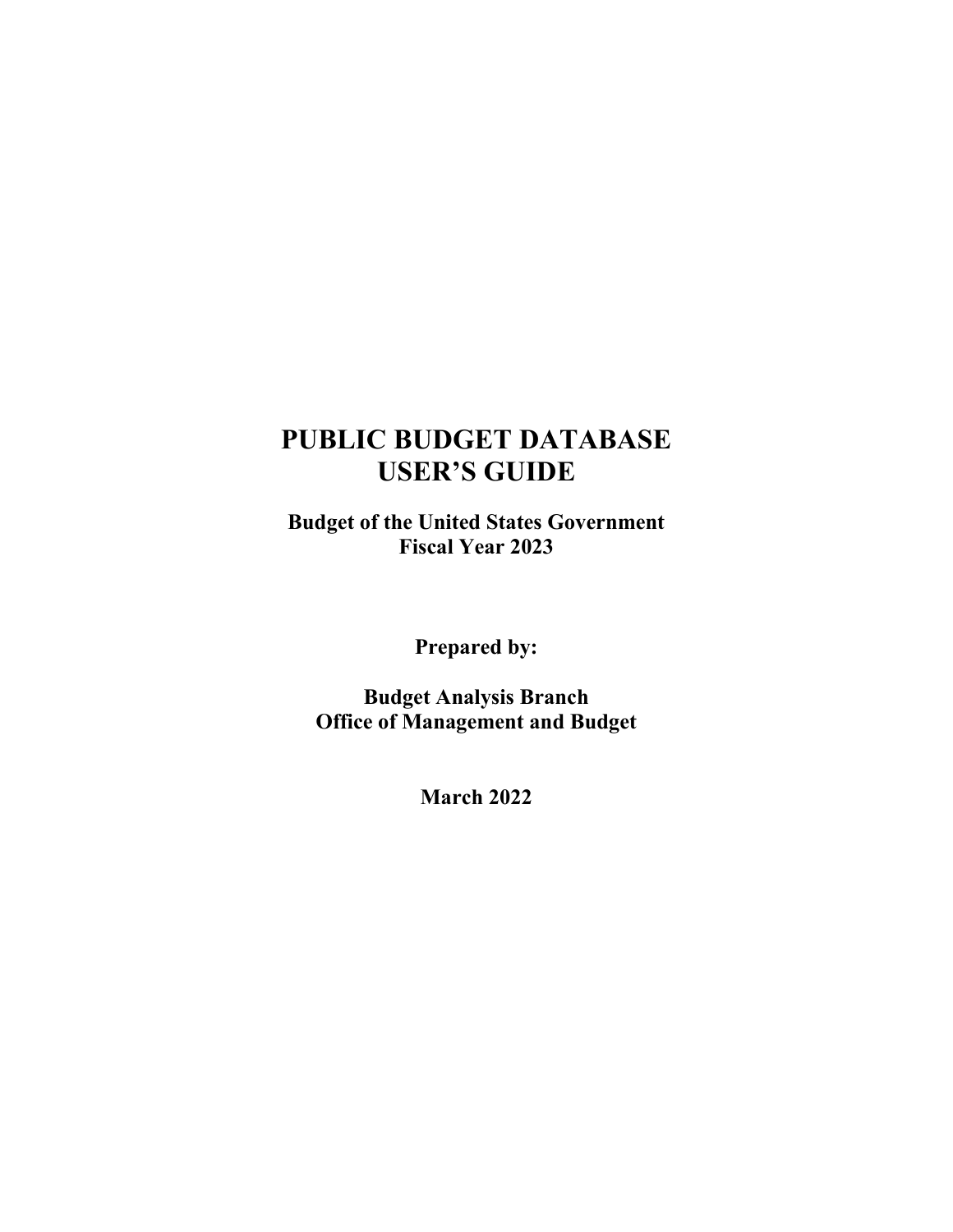## **Table of Contents**

| <b>Contents</b><br>Page |
|-------------------------|
|                         |
|                         |
|                         |
|                         |
|                         |
|                         |
|                         |
|                         |
|                         |
|                         |
|                         |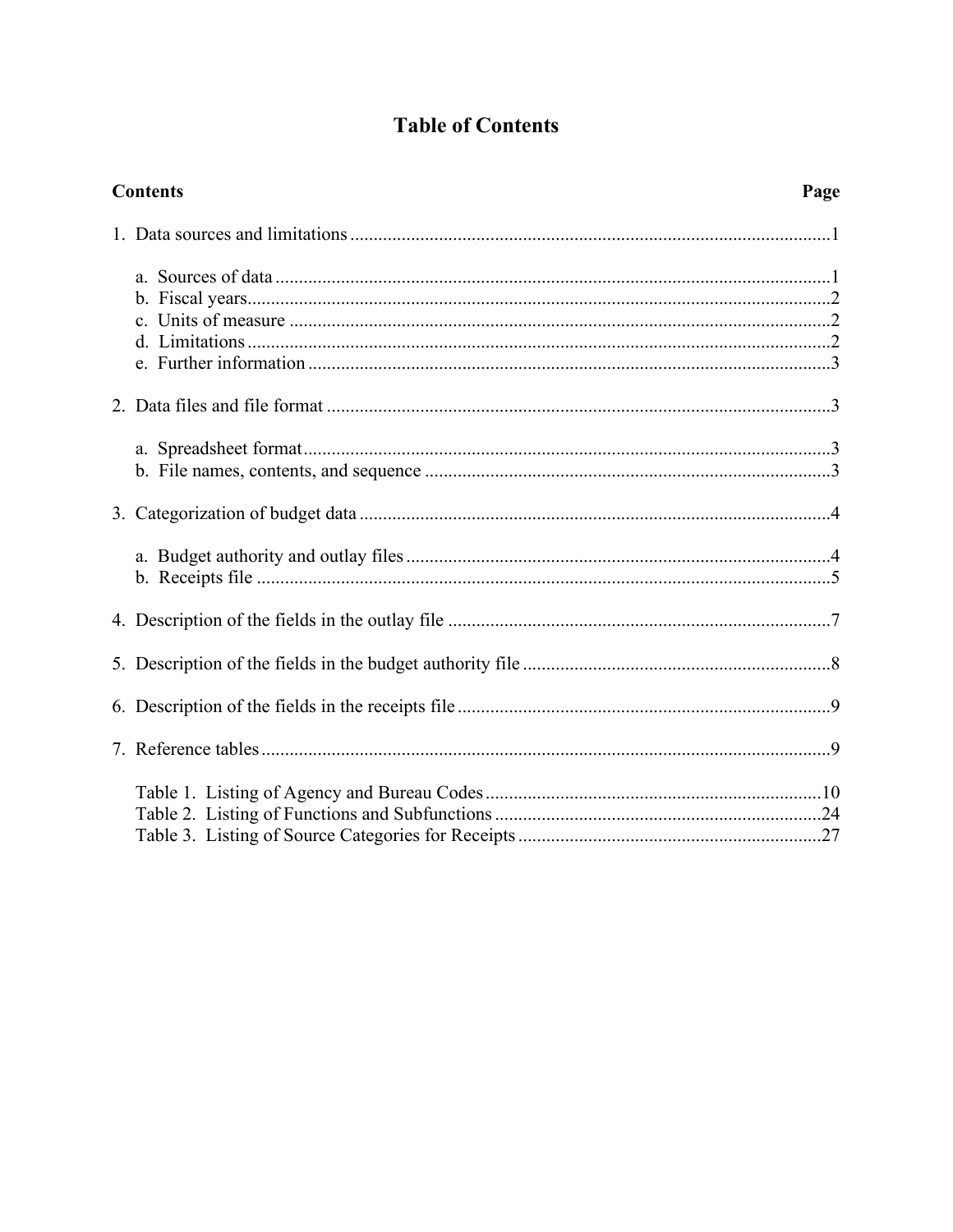## **PUBLIC BUDGET DATABASE USER'S GUIDE Budget of the United States Government for Fiscal Year 2023**

<span id="page-2-0"></span>This document describes three data files that contain an extract of the Office of Management and Budget (OMB) budget database. These files can be used to reproduce many of the totals published in the Budget and examine unpublished details below the levels of aggregation published in the Budget. These data, however, have some limitation to their scope and usefulness.

The following sections describe the sources and limitations of the data, as well as the content, format, and coding of the data files.

#### **1. Data sources and limitations**

#### **a. Sources of data**

Historical data for completed fiscal years are summarized from the financial records of the U.S. Government maintained by the Office of Management and Budget (OMB) and the Department of the Treasury. The totals are generally consistent with data published in the *Monthly Treasury Statement*, by the Fiscal Service of the Department of the Treasury. Differences between the Treasury publications and the Budget arise from a small number of reporting and classification corrections made subsequent to the Treasury publications and some conceptual differences between OMB and Treasury reporting.

In addition, these historical records are adjusted each year to conform to the agency and account structure of the current budget. For example, data originally reported in the 1966 Budget by the Department of Health, Education, and Welfare, now appear under the Department of Health and Human Services, the Department of Education, or the Social Security Administration, as appropriate. Lastly, the historical database has been updated for changes in the functional classification of accounts and in the Budget Enforcement Act (BEA) categorization.

Budget estimates for the current fiscal year (2022), the budget year (2023), and each subsequent year are prepared by agencies, based on the definitions and guidance contained in OMB Circular A-11, "Preparation, Submission, and Execution of the Budget." Budget totals for these years reflect the President's fiscal policy and economic assumptions, which are extensively described in the Budget documents.

The data files provide sufficient detail to produce: (a) outlay totals by agency, subfunction, and Budget Enforcement Act category that are consistent with the totals presented in the 2023 Budget; (b) receipt totals by source, as shown in various published tables in the Budget; and (c) the deficit or surplus (on-budget, off-budget, and unified budget basis). In addition, outlays can be further disaggregated by grants to State and local governments and non-grants.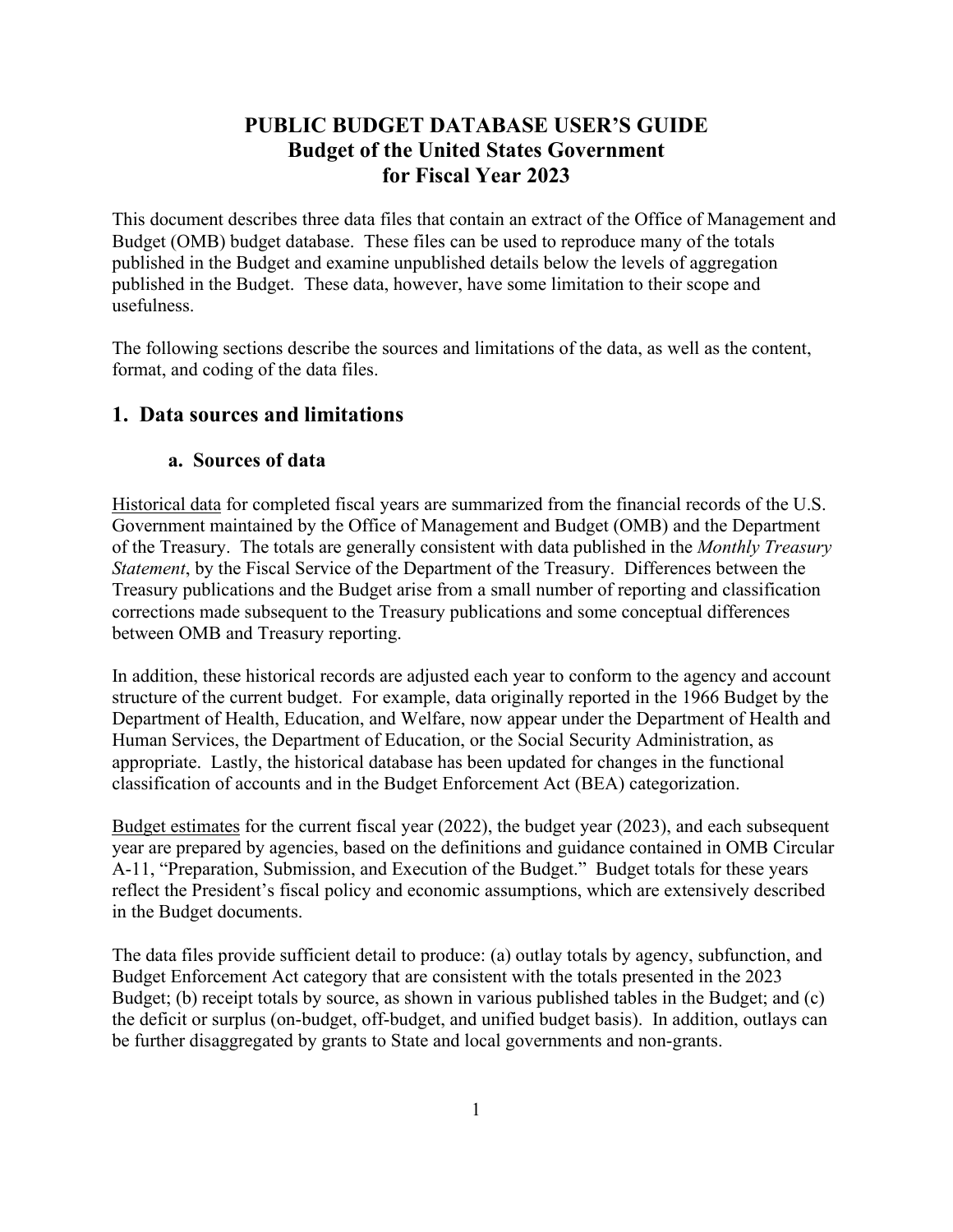#### **b. Fiscal years**

<span id="page-3-0"></span>The data in these files are for fiscal years. Prior to 1977, the fiscal year began on July 1 and ended on June 30. For example, fiscal year 1965 began on July 1, 1964, and ended on June 30, 1965. Beginning with fiscal year 1977, the fiscal year begins on October 1 and ends on September 30. For example, fiscal year 2021 began on October 1, 2020, and ended on September 30, 2021. Fiscal year 1976 ended on June 30, 1976, and fiscal year 1977 began on October 1, 1976. The period July 1, 1976, to September 30, 1976, is called the "transition quarter" or TQ.

#### **c. Units of measure**

Data for budget authority, outlays, offsetting receipts, and governmental receipts are shown in thousands of dollars. Prior to the FY 1997 Budget, the President's Budget was presented in thousands of dollars. The FY 1997 and subsequent Budgets have been presented in millions of dollars. Therefore, the file data from FY 1995 through FY 2027 represent the Budget amounts multiplied by one thousand to convert the amounts to thousands; detail below millions is not available. Detail in thousands is available for years up through FY 1994, which was the actual year in the FY 1996 Budget.

#### **d. Limitations**

These data files do not contain data by object classes, data for program and financing accounts, character class (other than grants to State and local governments), personnel summaries, or credit schedules. Account-level details are based on the proposed Budget only and do not include current services estimates.

With few exceptions, these files present account-level details that are consistent with the account structure of the current Budget. For governmental receipts and offsetting receipts, data prior to 1982 are aggregates in sufficient detail to produce the published tables, but are not "true" account-level details. For budget authority, no data are available prior to 1976. For outlays, data for 1962-1981 tend to be account-level details. Exceptions include the Legislative Branch and Department of Defense, which are available only at bureau-level detail in the earlier years.

Budget authority and outlay amounts are reported net of any offsetting collections, such as fees, fines, and penalties.

Users of these data files should be careful to review and understand the effects that these limitations may have on their analysis of budget data and trends. For example, computation of compound annual growth rates of various receipt accounts in the Budget could be severely affected by the discontinuities in account-level details prior to 1982.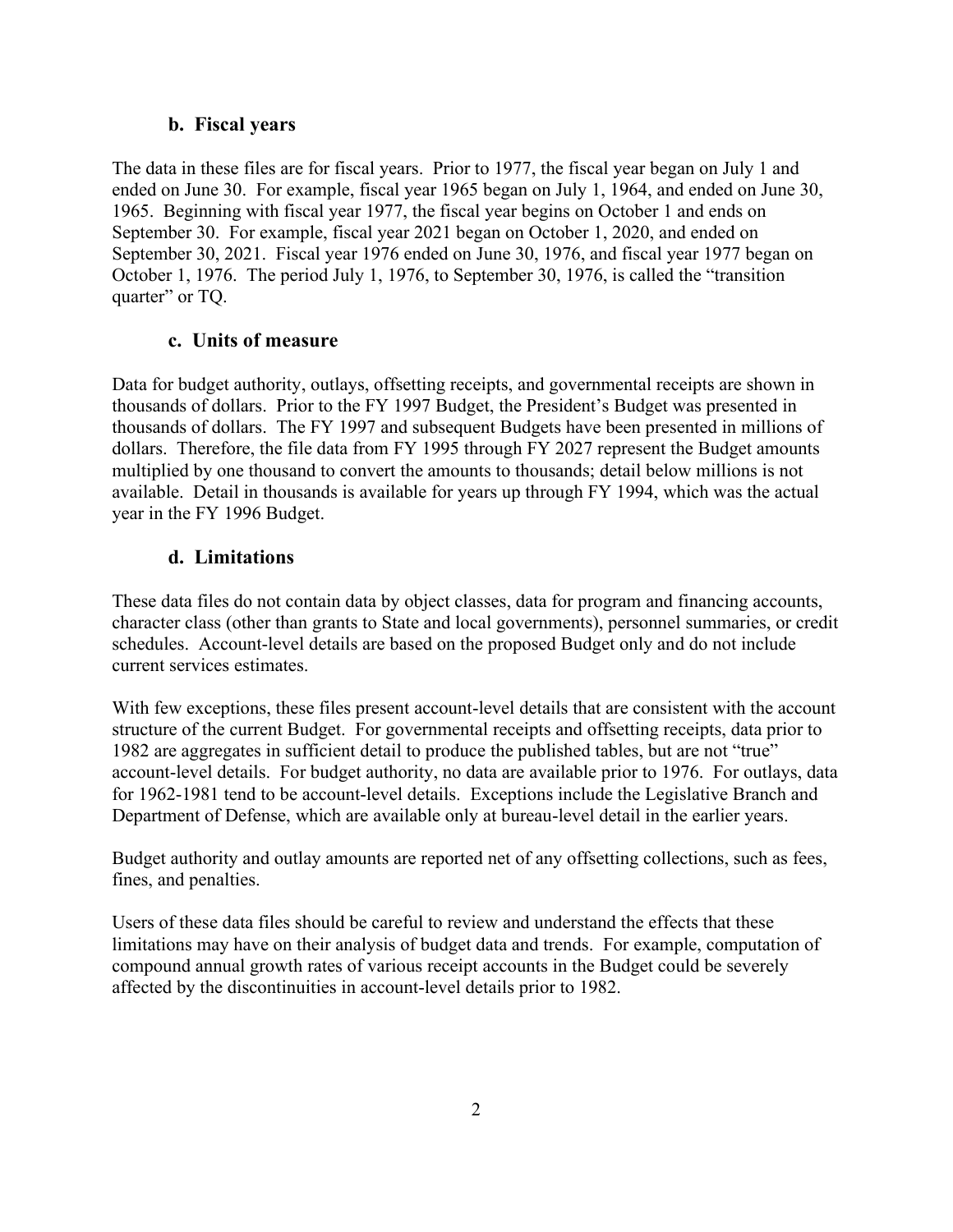#### **e. Further information**

<span id="page-4-0"></span>Readers who are not already familiar with the Federal Budget should gain a familiarity with the concepts and organization of the budget before proceeding. The following documents may be helpful:

**Analytical Perspectives, Budget of the United States Government, Fiscal Year 2023**. This document contains analyses that are designed to highlight specified program areas or provide other significant presentations of Budget data that place the Budget in perspective. It includes a discussion of the concepts underlying the organization of the Budget and the presentation of Budget data, economic assumptions underlying the Budget estimates, Federal receipts and collections, including user fees and tax expenditures, Federal spending, and other topics. A particularly useful chapter is "Budget Concepts," which contains a discussion of budget concepts. Also of particular use is a report entitled, "Table 26-1. Federal Budget By Agency and Account," which contains a listing of all appropriation and fund accounts in the Budget. (This report is available online in the Analytical Perspectives Supplemental Materials section at: https://www.whitehouse.gov/omb/analytical-perspectives.)

**OMB Circular A-11** provides instructions to agencies in preparing Budget submissions, including details for entry into the Budget database.

In addition, there is extensive literature on the Federal Budget that could be usefully consulted.

#### **2. Data files and file format**

The account-level data is available in spreadsheet format.

#### **a. Spreadsheet format**

Files are provided in "XLSX" format. This format is commonly used by spreadsheet and database programs. Separate files for receipts, outlays, and budget authority are available in this format and are described in detail below.

#### **b. File names, contents, and sequence**

In all files, the records are sequenced by agency code, bureau code, account code, subfunction code, BEA category, grant/non-grant, and on-/off-budget field.

The files with the account-level data are:

| outlays.xlsx  | Outlays and offsetting receipts, 1962-2027, in spreadsheet format. |
|---------------|--------------------------------------------------------------------|
| receipts.xlsx | Governmental receipts, 1962-2027, in spreadsheet format.           |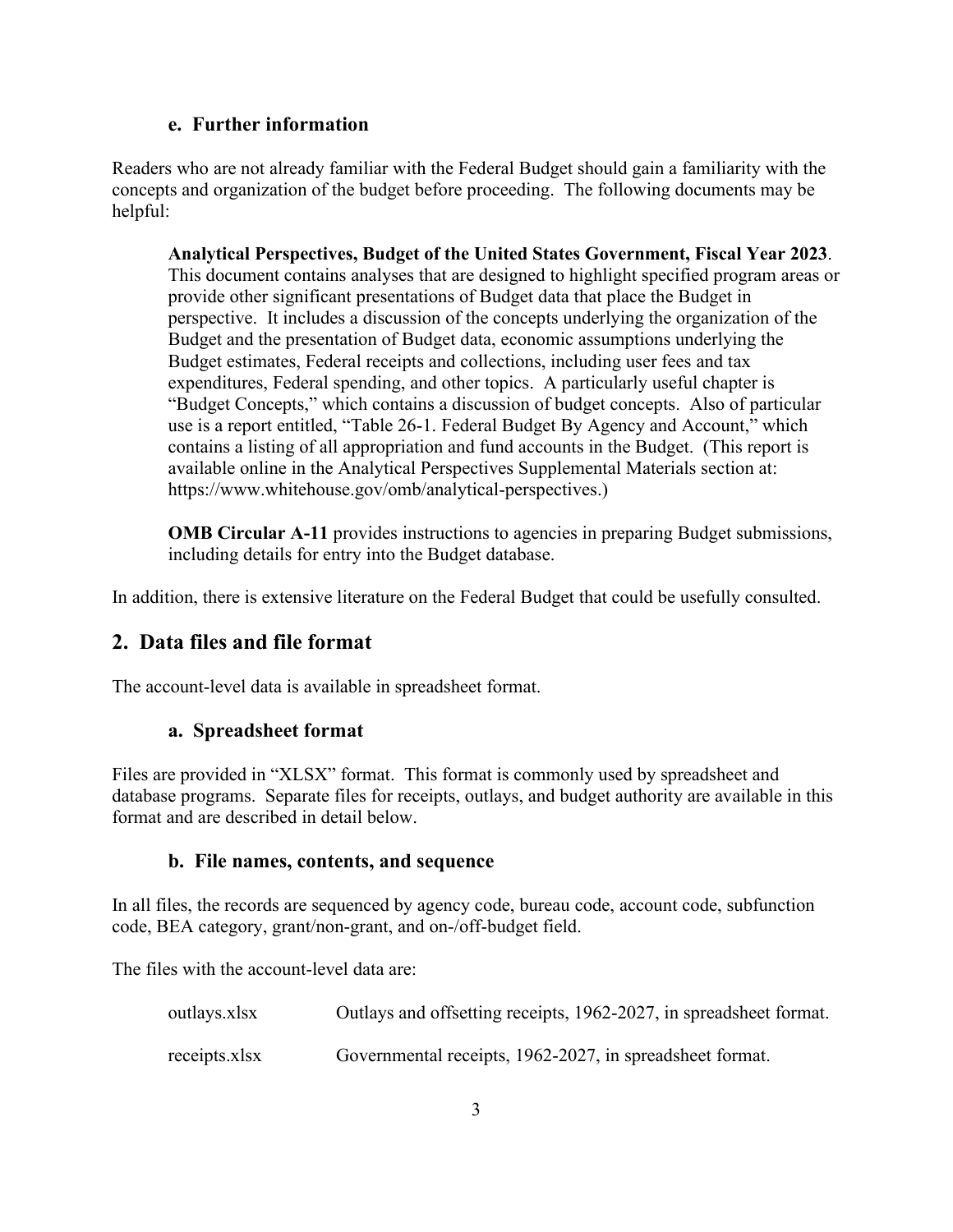<span id="page-5-0"></span>budauth.xlsx Budget authority and offsetting receipts, 1976-2027, in spreadsheet format.

Offsetting receipts are in the budget authority file as well as the outlay file. These amounts are needed to calculate net budget authority and net outlays.

## **3. Categorization of budget data**

The categorization of budget data differs slightly among receipts, outlays, and budget authority files.

#### **a. Budget authority and outlay files**

Account details are categorized using the following keys:

**Agency**—Agency codes generally correspond to the Cabinet department or independent agency with primary responsibility for the program. There are two major exceptions to this definition: (1) the Legislative Branch and the Judiciary are displayed as agencies, though they are separate branches of Government; and (2) intragovernmental payments of interest to trust funds, payments of employer share of employee retirement contributions, and interest paid to the Outer Continental Shelf escrow account are classified as "undistributed offsetting receipts." The agency coding used in the data files is consistent with the tables in the Budget documents that present budget authority and outlays by agency. These codes and titles differ from the "Treasury Agency" code, described below. In addition, some allowances are not distributed by agency or by function and are given a special agency code.

**Bureau**—Bureaus are major subdivisions within Cabinet departments that correspond to major organizational areas. Within Cabinet departments, these major organizational areas may be called "bureaus" (e.g., the Bureau of the Census within the Commerce Department or the Bureau of Labor Statistics within the Labor Department), "services" (e.g., the Internal Revenue Service within the Treasury Department or the Economic Research Service within the Agriculture Department); "offices" (e.g., Office of Postsecondary Education in the Education Department) or they may be broad budget categories (e.g., Procurement or Military Personnel in the Defense Department). Table 1 presents a listing of the agency and bureau categories used in the data files.

**Account**—These numbers are assigned by the Treasury Department and are used for budget presentation and financial management. In some instances, groups of small accounts (usually miscellaneous special and trust fund accounts) have been consolidated into single accounts.

**Subfunction**—Accounts are categorized by the subfunctions shown in Table 2. Accounts that include multiple subfunctions are subdivided into subfunction components.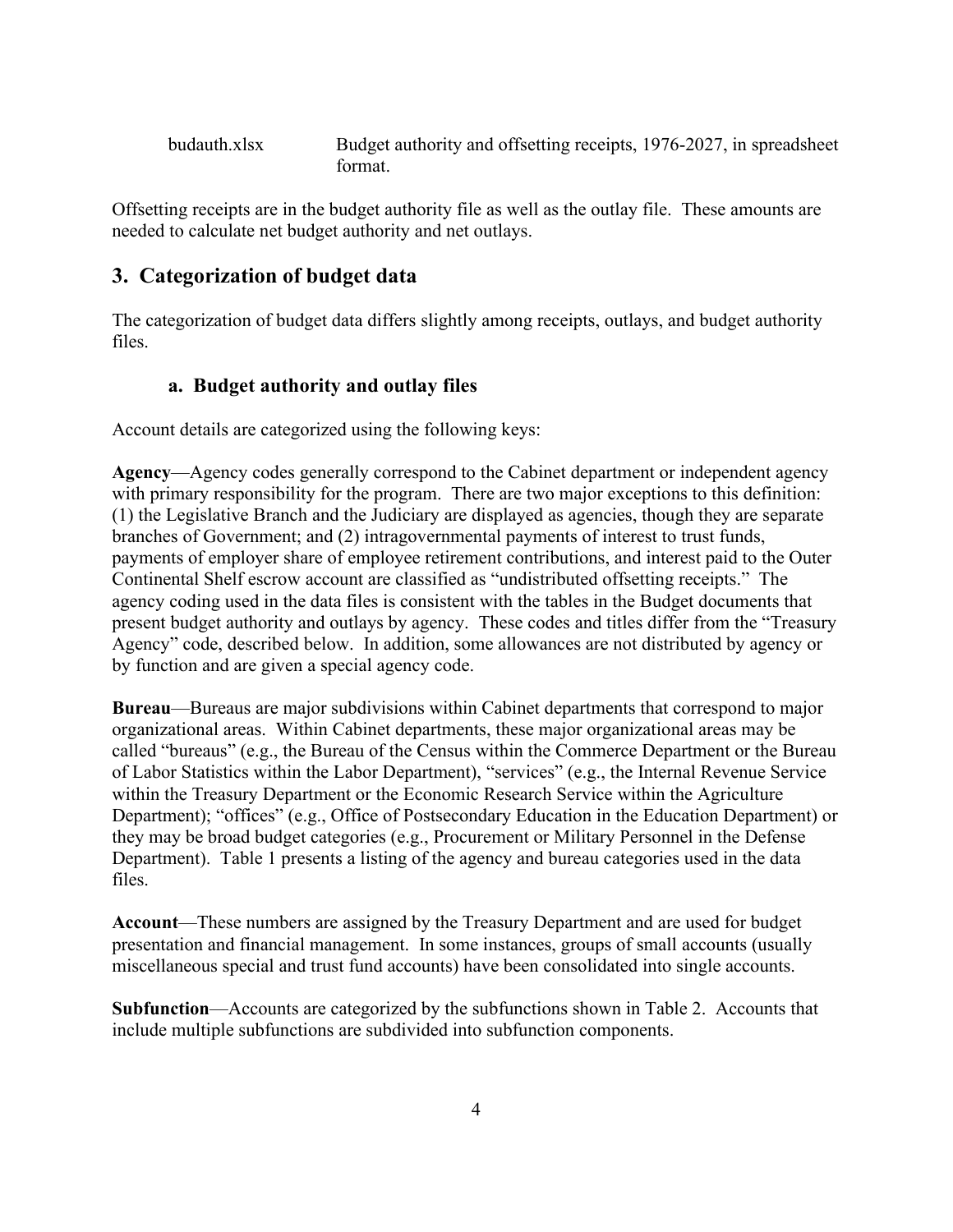<span id="page-6-0"></span>**Treasury Agency**—These codes are defined in the *Treasury Financial Manual, Supplement to Volume I, Federal Account Symbols and Titles*, which contains the titles corresponding to these codes.

**Budget Enforcement Act category**—The Budget Enforcement Act (the "Act") made distinctions between mandatory and discretionary accounts for certain provisions of the Act. This distinction is still used for scorekeeping and budget authority and outlays are categorized accordingly. Initially, accounts were assigned categories based on the agreement shown in the Act's statement of managers. Since that time, Administration and Congressional scorekeepers categorize new amounts of budget authority and outlays and adjust existing amounts when there is agreement. Where an account includes mandatory and discretionary activities, separate lines of data, appropriately coded, will be found in the data files. The possible values for this code are:

**Discretionary**—Discretionary spending is controlled through annual appropriations acts.

**Mandatory**—Mandatory spending generally operates under permanent authority. Statutes generally specify what must be paid and who is eligible to receive payments. Governmental receipt accounts are categorized as "governmental receipts" as described below.

**Net interest**—Interest payments to and from the public and intragovernmental payments of interest, primarily to trust funds, are not included as either mandatory or discretionary spending.

Readers wanting more information on this topic may refer to several chapters in the *Analytical Perspectives* volume.

**Grant/Non-grant**—Grants to State and local governments are separated from non-grant outlays, based on the definitions in OMB Circular A-11 for schedule C data.

#### **b. Receipts file**

Receipt account data are categorized as follows:

**Source category**—These are major categories of governmental receipts, such as individual income tax receipts or corporation income tax receipts. (See Table 3.)

**Source subcategory**—These present further detail within source categories. (See Table 3.)

**Account**—These are assigned by the Treasury Department and are used for budget presentation as well as financial management. In some instances, groups of small accounts (usually miscellaneous receipt accounts) have been consolidated into single accounts.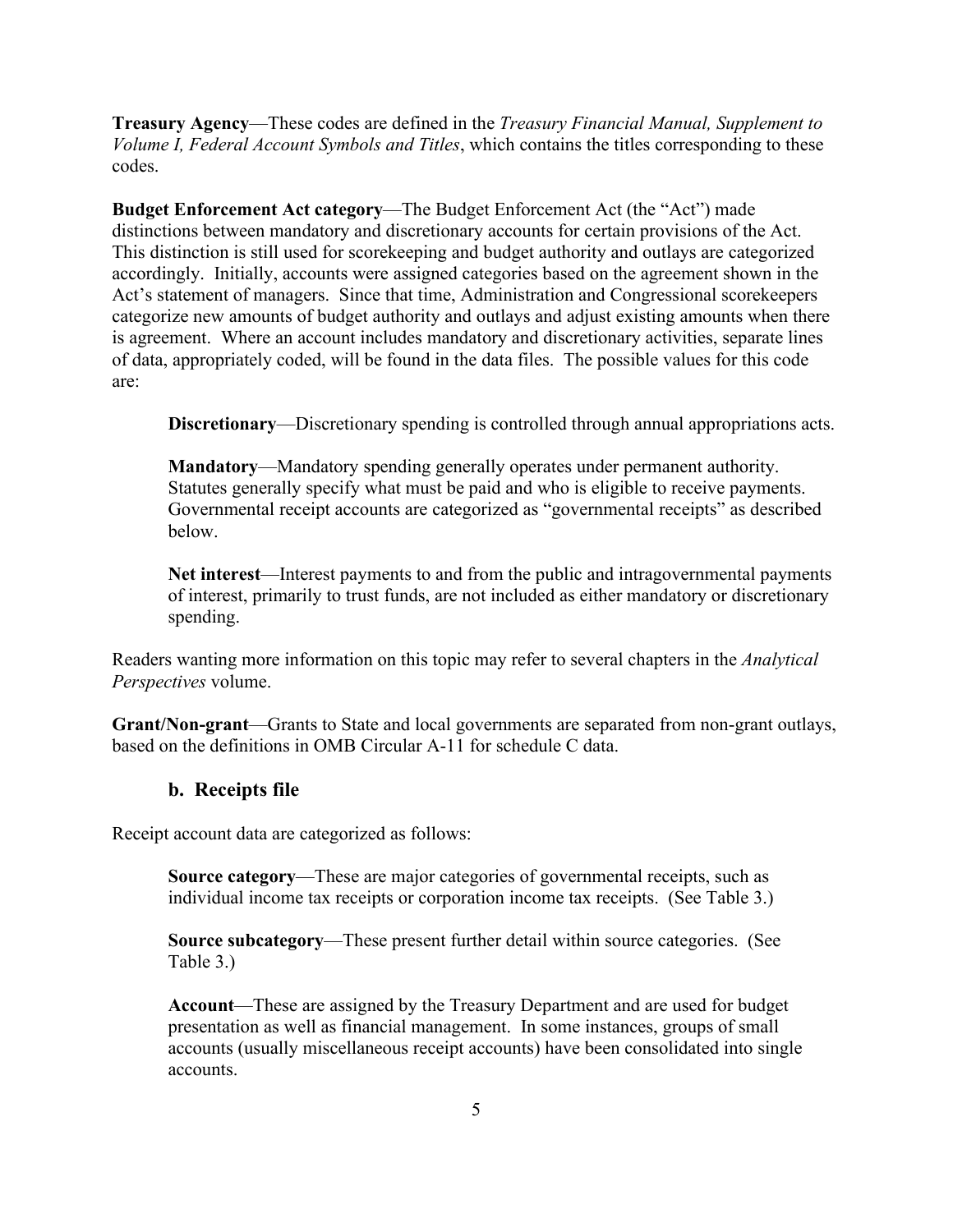**Treasury Agency**—These codes are defined in the *Treasury Financial Manual, Supplement to Volume I, Federal Account Symbols and Titles*, which contains the titles corresponding to these codes.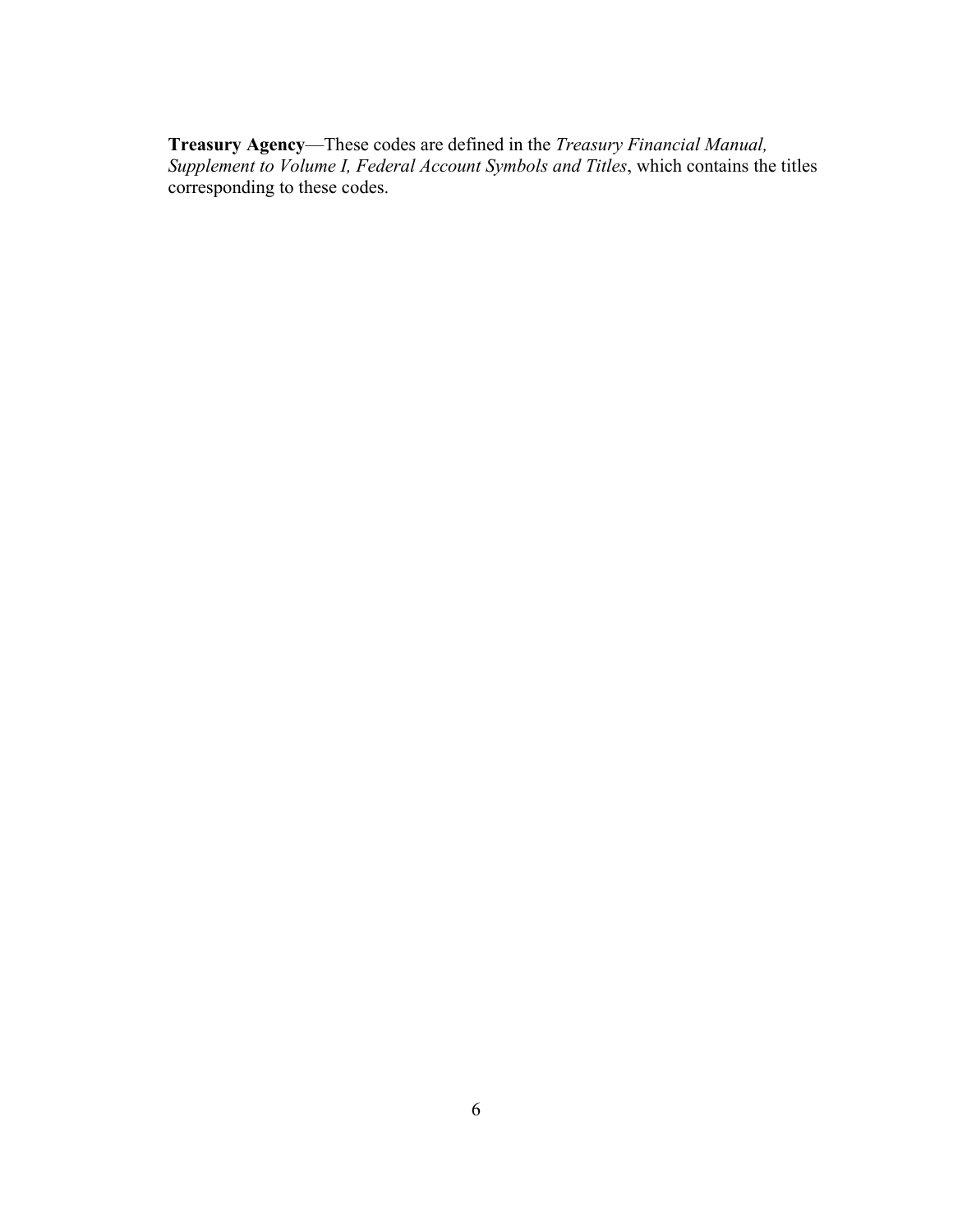## <span id="page-8-0"></span>**4. Description of the fields in the outlay file**

The following table describes the fields of data for the account-level file. The fields are in separate spreadsheet columns.

| Field          | <b>Field name</b>              | <b>Description</b>                                                                                        | <b>Valid values</b>                                                                         |
|----------------|--------------------------------|-----------------------------------------------------------------------------------------------------------|---------------------------------------------------------------------------------------------|
| number         |                                |                                                                                                           |                                                                                             |
|                | Agency code                    | 3-digit numerical code for Cabinet<br>department or independent agency                                    | See Table 1 (below) "Listing<br>of Agency and Bureau<br>Codes"                              |
| $\overline{2}$ | Agency name                    | Agency name from Table 1 (maximum: 89<br>characters)                                                      | See Table 1                                                                                 |
| 3              | Bureau code                    | 2-digit numerical code for the bureau within<br>the Cabinet department or independent<br>agency           | See Table 1                                                                                 |
| $\overline{4}$ | Bureau name                    | Bureau name from Table 1 (maximum: 89<br>characters)                                                      | See Table 1                                                                                 |
| 5              | Account code                   | 4-digit code (outlays) or 6-digit code<br>(offsetting receipts)                                           | Any 4- or 6-digit number                                                                    |
| 6              | Account name                   | Account name (maximum: 160 characters)                                                                    | Any text                                                                                    |
| $\overline{7}$ | Treasury Agency code           | 2-digit numerical code for the agency,<br>assigned by the Treasury Department                             | See Treasury publication<br>cited above                                                     |
| 8              | Subfunction code               | 3-digit numerical code for the subfunction                                                                | See Table 2, "Listing of<br>Functions and Subfunctions"                                     |
| $\mathbf{9}$   | Subfunction title              | Subfunction title (maximum: 72 characters)                                                                | See Table 2                                                                                 |
| 10             | <b>BEA</b> category            | <b>Budget Enforcement Act category</b>                                                                    | "Mandatory,"<br>"Discretionary," or "Net<br>interest"                                       |
| 11             | Grant/non-grant split          | Identifier to indicate if the outlays are grant<br>or non-grant (outlays only)                            | "Grant" or "Nongrant"                                                                       |
| 12             | On- or off-budget<br>indicator | Social Security trust funds and the Postal<br>Service are off-budget, all other accounts are<br>on-budget | "On-budget" or "Off-budget"                                                                 |
| 13             | 1962 value                     | Actual amounts, in thousands of dollars, for<br>FY 1962                                                   | Outlays are usually positive<br>values. Offsetting receipts<br>are usually negative values. |
| 14-27          | 1963-1976 values               | Actual amounts, in thousands of dollars, for<br>each fiscal year                                          | (same as above)                                                                             |
| 28             | TQ value                       | Actual amounts, in thousands of dollars, for<br>the "transitional quarter" (see note above)               | (same as above)                                                                             |
| 29-73          | 1977-2021 values               | Actual amounts, in thousands of dollars, for<br>each fiscal year                                          | (same as above)                                                                             |
| 74-79          | 2022-2027 values               | Estimated amounts, in thousands of dollars,<br>for FY 2022 through FY 2027                                | (same as above)                                                                             |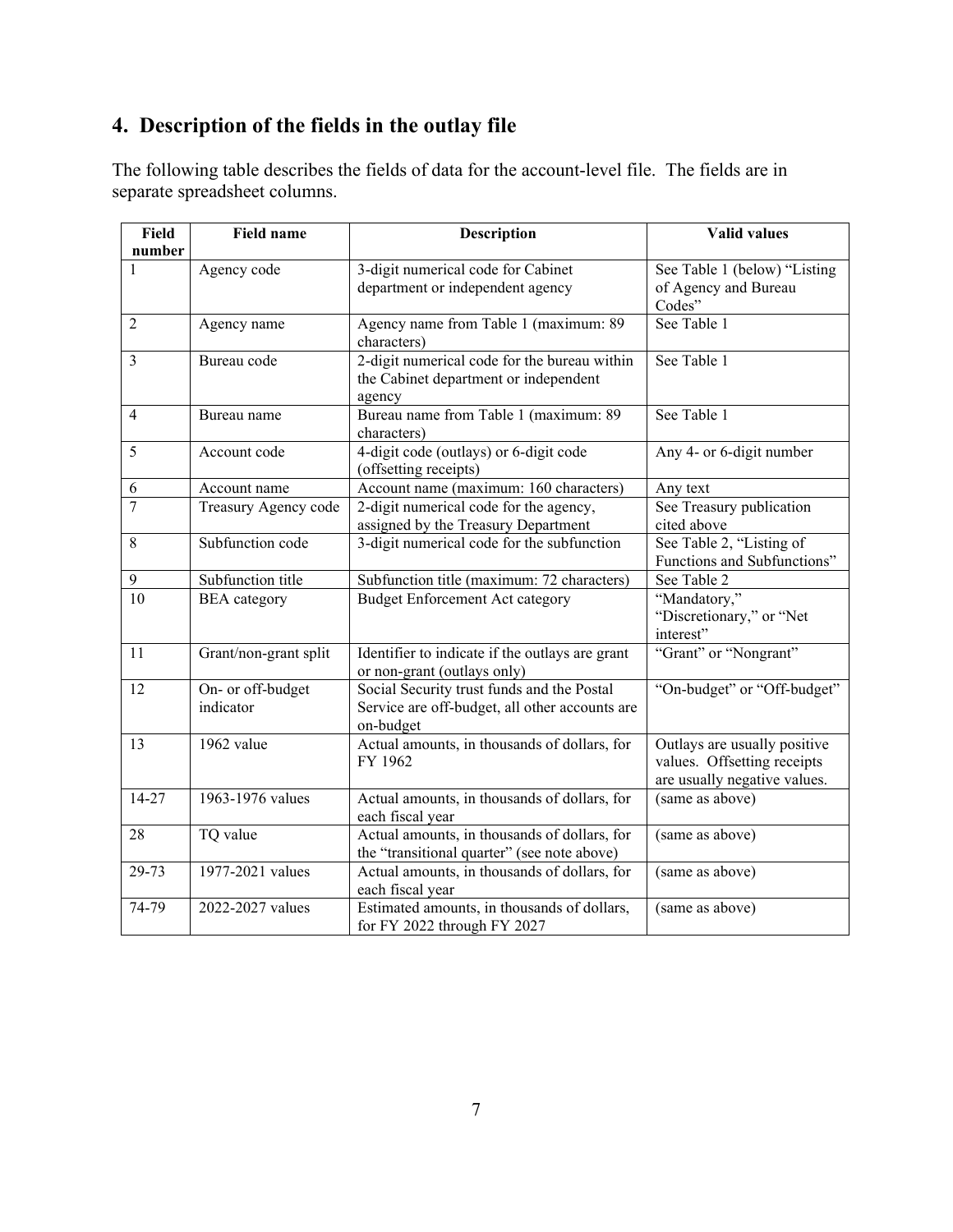## <span id="page-9-0"></span>**5. Description of the fields in the budget authority file**

The following table describes the fields of data for the account-level file. The fields are in separate spreadsheet columns.

| Field          | <b>Field name</b>      | <b>Description</b>                                 | <b>Valid values</b>          |
|----------------|------------------------|----------------------------------------------------|------------------------------|
| number         |                        |                                                    |                              |
| 1              | Agency code            | 3-digit numerical code for Cabinet department or   | See Table 1 (below) "Listing |
|                |                        | independent agency                                 | of Agency and Bureau         |
|                |                        |                                                    | Codes"                       |
| 2              | Agency name            | Agency name from Table 1 (maximum: 89              | See Table 1                  |
|                |                        | characters)                                        |                              |
| $\overline{3}$ | Bureau code            | 2-digit numerical code for the bureau within the   | See Table 1                  |
|                |                        | Cabinet department or independent agency           |                              |
| 4              | Bureau name            | Bureau name from Table 1 (maximum: 89              | See Table 1                  |
|                |                        | characters)                                        |                              |
| 5              | Account code           | 4-digit code (outlays) or 6-digit code (offsetting | Any 4- or 6- digit number    |
|                |                        | receipts)                                          |                              |
| 6              | Account name           | Account name (maximum: 160 characters)             | Any text                     |
| $\overline{7}$ | <b>Treasury Agency</b> | 2-digit numerical code for the agency, assigned by | See Treasury publication     |
|                | code                   | the Treasury Department                            | cited above                  |
| 8              | Subfunction            | 3-digit numerical code for the subfunction         | See Table 2, "Listing of     |
|                | code                   |                                                    | Functions and Subfunctions"  |
| 9              | Subfunction title      | Subfunction title (maximum: 72 characters)         | See Table 2                  |
| 10             | <b>BEA</b> category    | <b>Budget Enforcement Act category</b>             | "Mandatory,"                 |
|                |                        |                                                    | "Discretionary," or "Net     |
|                |                        |                                                    | interest"                    |
| 11             | On- or off-            | Social Security trust funds and the Postal Service | "On-budget" or "Off-budget"  |
|                | budget indicator       | are off-budget, all other accounts are on-budget   |                              |
| 12             | 1976 value             | Actual amounts, in thousands of dollars, for FY    | Budget authority is usually  |
|                |                        | 1976                                               | shown as a positive value.   |
|                |                        |                                                    | Offsetting receipts are      |
|                |                        |                                                    | usually negative values.     |
| 13             | TQ value               | Actual amounts, in thousands of dollars, for the   | (same as above)              |
|                |                        | "transitional quarter" (see note above)            |                              |
| 14-58          | 1977-2021              | Actual amounts, in thousands of dollars, for each  | (same as above)              |
|                | values                 | fiscal year                                        |                              |
| 59-64          | 2022-2027              | Estimated amounts, in thousands of dollars, for    | (same as above)              |
|                | values                 | FY 2022 through FY 2027                            |                              |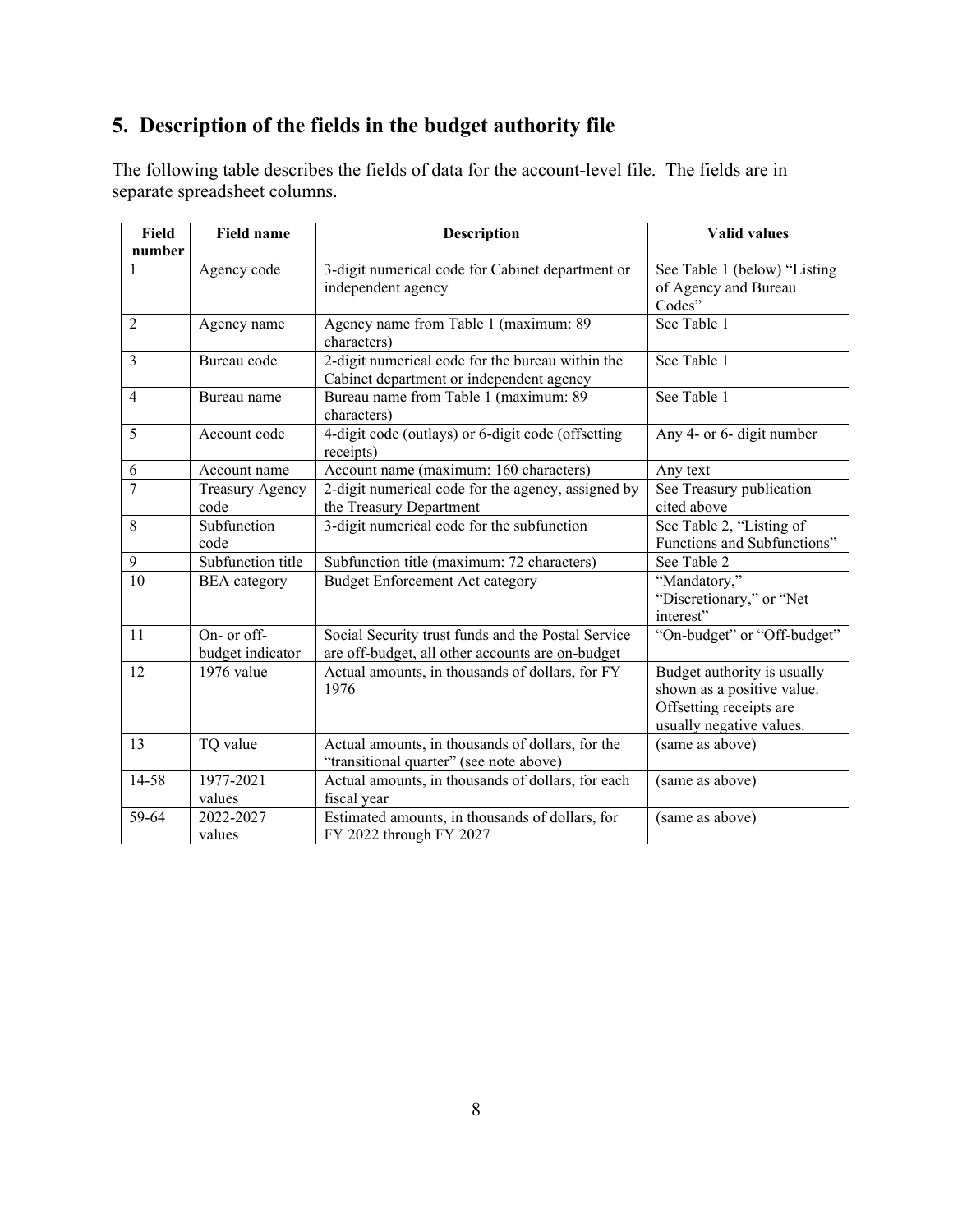## <span id="page-10-0"></span>**6. Description of the fields in the receipts file**

The following table describes the fields of data for the account-level file. The fields are in separate spreadsheet columns.

| <b>Field</b>   | <b>Field name</b>      | <b>Description</b>                                 | <b>Valid values</b>          |
|----------------|------------------------|----------------------------------------------------|------------------------------|
| number         |                        |                                                    |                              |
| 1              | Source category        | 3-digit numerical code for source category         | See Table 3 (below) "Source  |
|                | code                   |                                                    | Categories for Receipts"     |
| $\overline{2}$ | Source category        | Title for receipts category (maximum: 41           | See Table 3                  |
|                | name                   | characters)                                        |                              |
| 3              | Source                 | 2-digit numerical code for the source subcategory  | See Table 3                  |
|                | subcategory            |                                                    |                              |
| 4              | Source                 | Title for receipts subcategory (maximum: 35        | See Table 3                  |
|                | subcategory            | characters)                                        |                              |
|                | name                   |                                                    |                              |
| 5              | Agency code            | 3-digit numerical code for Cabinet department or   | See Table 1 (below) "Listing |
|                |                        | independent agency                                 | of Agency and Bureau         |
|                |                        |                                                    | Codes"                       |
| 6              | Agency name            | Agency name from Table 1 (maximum: 89              | See Table 1                  |
|                |                        | characters)                                        |                              |
| $\tau$         | Bureau code            | 2-digit numerical code for the bureau within the   | See Table 1                  |
|                |                        | Cabinet department or independent agency           |                              |
| 8              | Bureau name            | Bureau name from Table 1 (maximum: 89              | See Table 1                  |
|                |                        | characters)                                        |                              |
| 9              | Account code           | 6-digit numerical code for the account             | Any 6-digit number           |
| 10             | Account name           | Account name (maximum: 114 characters)             | Any text                     |
| 11             | <b>Treasury Agency</b> | 2-digit numerical code for the agency, assigned by | See Treasury publication     |
|                | code                   | the Treasury Department                            | cited above                  |
| 12             | On- or off-            | Social Security trust funds and the Postal Service | "On-budget" or "Off-budget"  |
|                | budget indicator       | are off-budget, all other accounts are on-budget   |                              |
| 13             | 1962 value             | Actual amounts, in thousands of dollars, for FY    | Receipts are usually shown   |
|                |                        | 1962                                               | as positive values           |
| 14-27          | 1963-1976              | Actual amounts, in thousands of dollars, for FY    | (same as above)              |
|                | values                 | 1963 through FY 1976                               |                              |
| 28             | TQ value               | Actual amounts, in thousands of dollars, for the   | (same as above)              |
|                |                        | "transitional quarter" (see note above)            |                              |
| 29-73          | 1977-2021              | Actual amounts, in thousands of dollars, for each  | (same as above)              |
|                | values                 | fiscal year                                        |                              |
| 74-79          | 2022-2027              | Estimated amounts, in thousands of dollars, for    | (same as above)              |
|                | values                 | FY 2022 through FY 2027                            |                              |

## **7. Reference tables**

The following tables present: (a) agency and bureau codes and titles used in the data files; (b) function and subfunction codes and titles; and (c) receipt source category and subcategory titles.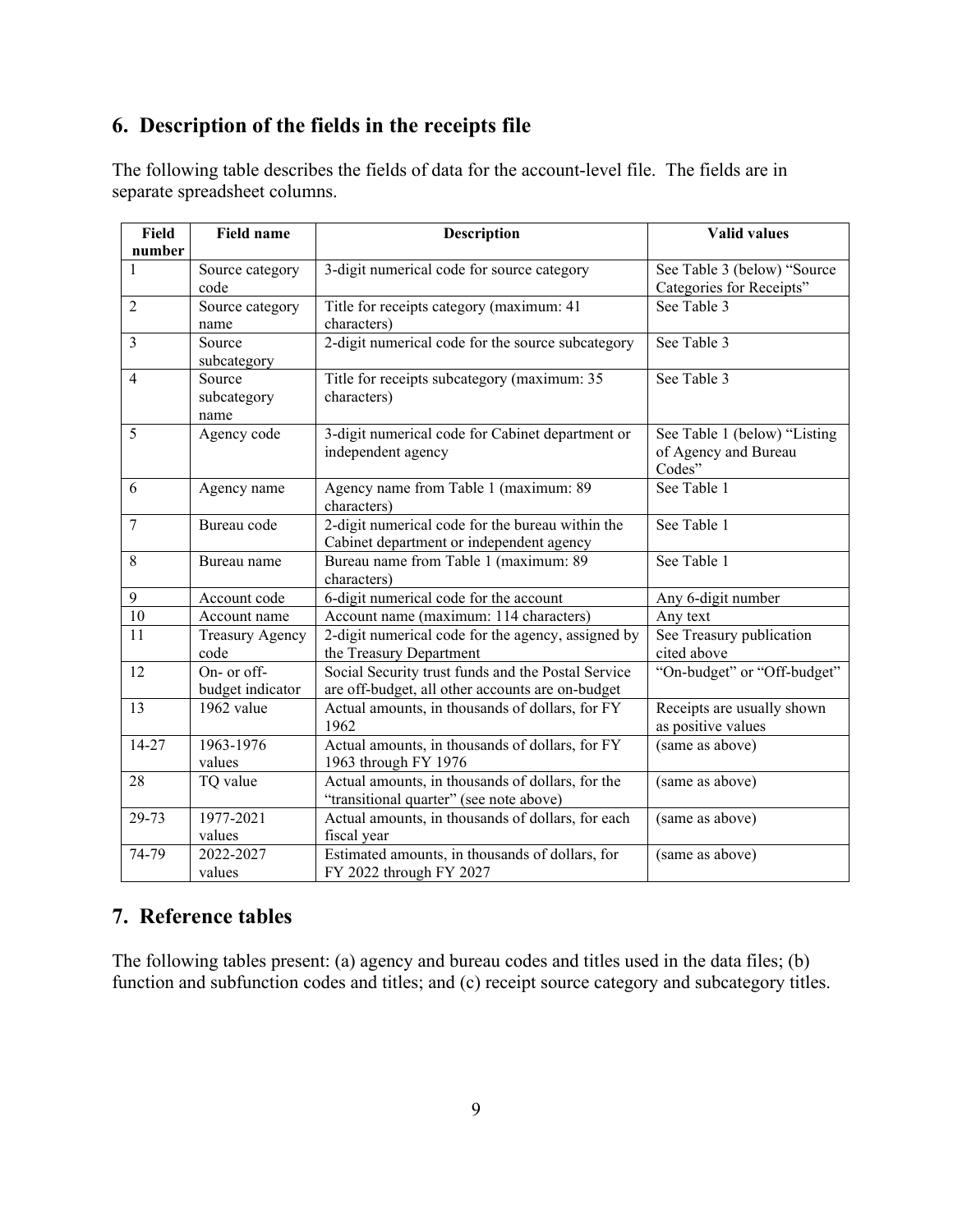<span id="page-11-0"></span>

| Agency | <b>Bureau</b> | <b>Title</b>                                                       |
|--------|---------------|--------------------------------------------------------------------|
| 001    |               | <b>Legislative Branch</b>                                          |
| 001    | 05            | Senate                                                             |
| 001    | 10            | House of Representatives                                           |
| 001    | 11            | Joint Items                                                        |
| 001    | 12            | Office of Congressional Workplace Rights                           |
| 001    | 13            | Capitol Police                                                     |
| 001    | 14            | Congressional Budget Office                                        |
| 001    | 15            | Architect of the Capitol                                           |
| 001    | 18            | <b>Botanic Garden</b>                                              |
| 001    | 25            | Library of Congress                                                |
| 001    | 30            | Government Publishing Office                                       |
| 001    | 35            | Government Accountability Office                                   |
| 001    | 40            | United States Tax Court                                            |
| 001    | 45            | Legislative Branch Boards and Commissions                          |
| 001    | 60            | John C. Stennis Center for Public Service Training and             |
|        |               | Development                                                        |
| 002    |               | <b>Judicial Branch</b>                                             |
| 002    | 05            | Supreme Court of the United States                                 |
| 002    | 07            | United States Court of Appeals for the Federal Circuit             |
| 002    | 10            | Court of Customs and Patent Appeals                                |
| 002    | 15            | United States Court of International Trade                         |
| 002    | 20            | Court of Claims                                                    |
| 002    | 25            | Courts of Appeals, District Courts, and Other Judicial<br>Services |
| 002    | 26            | Administrative Office of the United States Courts                  |
| 002    | 30            | Federal Judicial Center                                            |
| 002    | 34            | Bicentennial Expenses, The Judiciary                               |
| 002    | 35            | Judicial Retirement Funds                                          |
| 002    | 37            | National Commission on Judicial Discipline and Removal             |
| 002    | 39            | United States Sentencing Commission                                |
| 002    | 42            | Violent Crime Reduction Programs                                   |
| 002    | 99            | The Judiciary, activities                                          |
| 005    |               | <b>Department of Agriculture</b>                                   |
| 005    | 03            | Office of the Secretary                                            |
| 005    | 04            | <b>Executive Operations</b>                                        |
| 005    | 05            | Departmental Management                                            |
| 005    | 07            | Office of Civil Rights                                             |
| 005    | 08            | Office of Inspector General                                        |
| 005    | 10            | Office of the General Counsel                                      |
| 005    | 12            | Office of Chief Information Officer                                |
| 005    | 13            | Economic Research Service                                          |
| 005    | 14            | Office of Chief Financial Officer                                  |
| 005    | 15            | National Agricultural Statistics Service                           |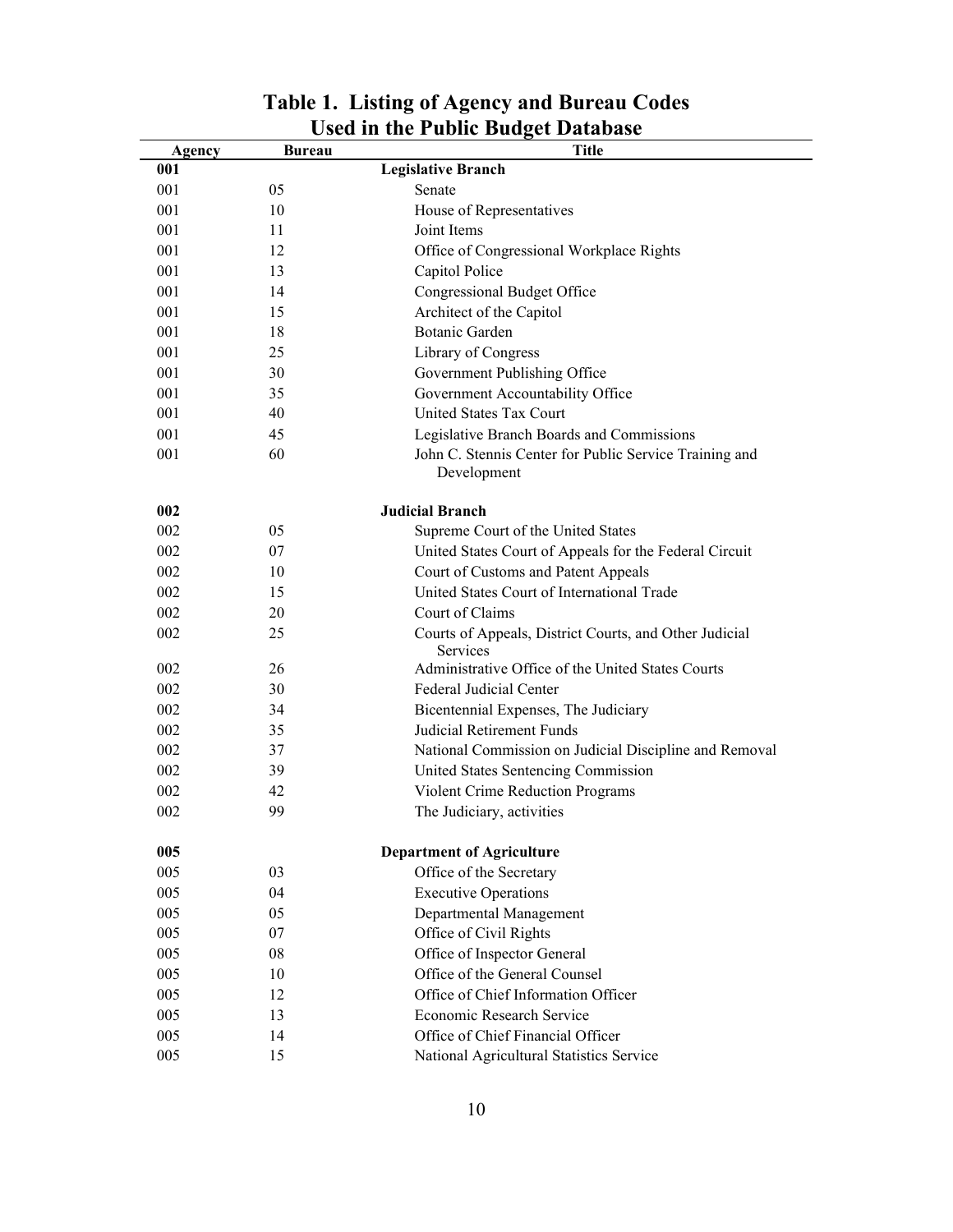|        |               | USU III UIU I UDIIU DUUGU DAIADASC                      |
|--------|---------------|---------------------------------------------------------|
| Agency | <b>Bureau</b> | Title                                                   |
| 005    |               | Department of Agriculture - continued                   |
| 005    | 16            | Hazardous Materials Management                          |
| 005    | 18            | Agricultural Research Service                           |
| 005    | 19            | <b>Buildings and Facilities</b>                         |
| 005    | 20            | National Institute of Food and Agriculture              |
| 005    | 25            | Farm Production and Conservation                        |
| 005    | 32            | Animal and Plant Health Inspection Service              |
| 005    | 35            | Food Safety and Inspection Service                      |
| 005    | 37            | Grain Inspection, Packers and Stockyards Administration |
| 005    | 45            | <b>Agricultural Marketing Service</b>                   |
| 005    | 47            | <b>Risk Management Agency</b>                           |
| 005    | 49            | Farm Service Agency                                     |
| 005    | 53            | <b>Natural Resources Conservation Service</b>           |
| 005    | 55            | Rural Development                                       |
| 005    | 60            | <b>Rural Utilities Service</b>                          |
| 005    | 63            | Rural Housing Service                                   |
| 005    | 65            | Rural Business-Cooperative Service                      |
| 005    | 68            | Foreign Agricultural Service                            |
| 005    | 84            | Food and Nutrition Service                              |
| 005    | 96            | Forest Service                                          |
| 006    |               | <b>Department of Commerce</b>                           |
| 006    | 05            | Departmental Management                                 |
| 006    | 06            | Economic Development Administration                     |
| 006    | 07            | Bureau of the Census                                    |
| 006    | 08            | Bureau of Economic Analysis                             |
| 006    | 15            | Regional Development Program                            |
| 006    | 25            | International Trade Administration                      |
| 006    | 30            | Bureau of Industry and Security                         |
| 006    | 40            | Minority Business Development Agency                    |
| 006    | 44            | United States Travel and Tourism Administration         |
| 006    | 48            | National Oceanic and Atmospheric Administration         |
| 006    | 51            | U.S. Patent and Trademark Office                        |
| 006    | 53            | Technology Administration                               |
| 006    | 54            | National Technical Information Service                  |
| 006    | 55            | National Institute of Standards and Technology          |
| 006    | 60            | National Telecommunications and Information             |
|        |               | Administration                                          |
| 007    |               | <b>Department of Defense-Military Programs</b>          |
| 007    | 05            | Military Personnel                                      |
| 007    | 10            | Operation and Maintenance                               |
| 007    | 12            | International Reconstruction and Other Assistance       |
| 007    | 15            | Procurement                                             |
| 007    | 20            | Research, Development, Test, and Evaluation             |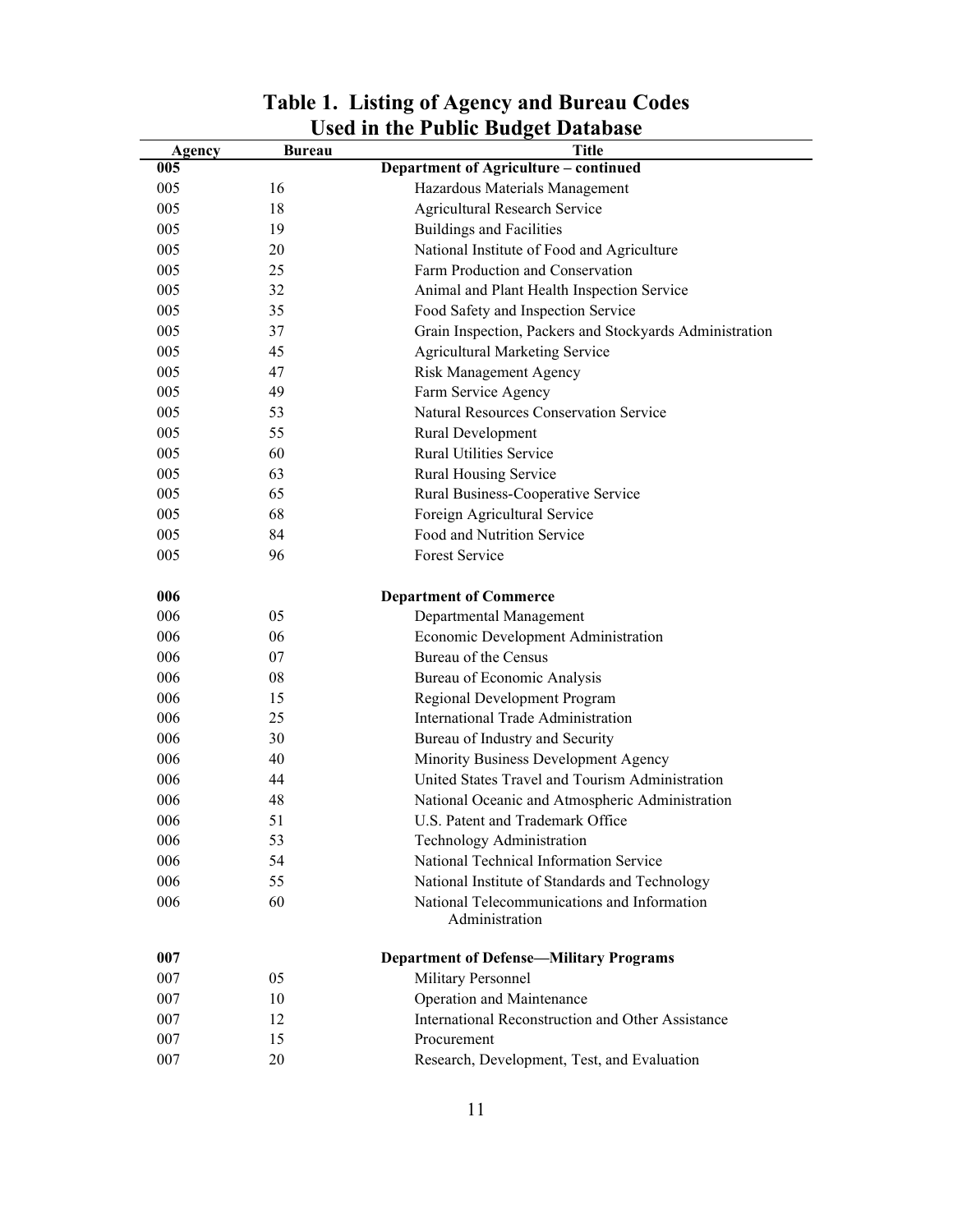| Agency | <b>Bureau</b> | <b>Title</b>                                            |
|--------|---------------|---------------------------------------------------------|
| 007    |               | Department of Defense-Military Programs - continued     |
| 007    | 25            | Military Construction                                   |
| 007    | 30            | Family Housing                                          |
| 007    | 37            | Special Foreign Currency Program                        |
| 007    | 40            | Revolving and Management Funds                          |
| 007    | 45            | Allowances                                              |
| 007    | 55            | <b>Trust Funds</b>                                      |
| 009    |               | <b>Department of Health and Human Services</b>          |
| 009    | 10            | Food and Drug Administration                            |
| 009    | 15            | Health Resources and Services Administration            |
| 009    | 17            | Indian Health Service                                   |
| 009    | 20            | Centers for Disease Control and Prevention              |
| 009    | 25            | National Institutes of Health                           |
| 009    | 30            | Substance Use and Mental Health Services Administration |
| 009    | 33            | Agency for Healthcare Research and Quality              |
| 009    | 35            | Health Resources Administration                         |
| 009    | 38            | Centers for Medicare and Medicaid Services              |
| 009    | 70            | Administration for Children and Families                |
| 009    | 75            | Administration for Community Living                     |
| 009    | 90            | Departmental Management                                 |
| 009    | 91            | Program Support Center                                  |
| 009    | 92            | Office of the Inspector General                         |
| 010    |               | Department of the Interior                              |
| 010    | 04            | Bureau of Land Management                               |
| 010    | 06            | Bureau of Ocean Energy Management                       |
| 010    | 08            | Office of Surface Mining Reclamation and Enforcement    |
| 010    | 10            | <b>Bureau of Reclamation</b>                            |
| 010    | 11            | Central Utah Project                                    |
| 010    | 12            | United States Geological Survey                         |
| 010    | 14            | <b>Bureau of Mines</b>                                  |
| 010    | 18            | United States Fish and Wildlife Service                 |
| 010    | 20            | National Biological Service                             |
| 010    | 22            | Bureau of Safety and Environmental Enforcement          |
| 010    | 24            | National Park Service                                   |
| 010    | 76            | Bureau of Indian Affairs                                |
| 010    | 77            | Bureau of Indian Education                              |
| 010    | 78            | Bureau of Trust Funds Administration                    |
| 010    | 84            | Departmental Offices                                    |
| 010    | 85            | <b>Insular Affairs</b>                                  |
| 010    | 86            | Office of the Solicitor                                 |
| 010    | 88            | Office of Inspector General                             |
| 010    |               |                                                         |
|        | 90            | Office of the Special Trustee for American Indians      |
| 010    | 92            | National Indian Gaming Commission                       |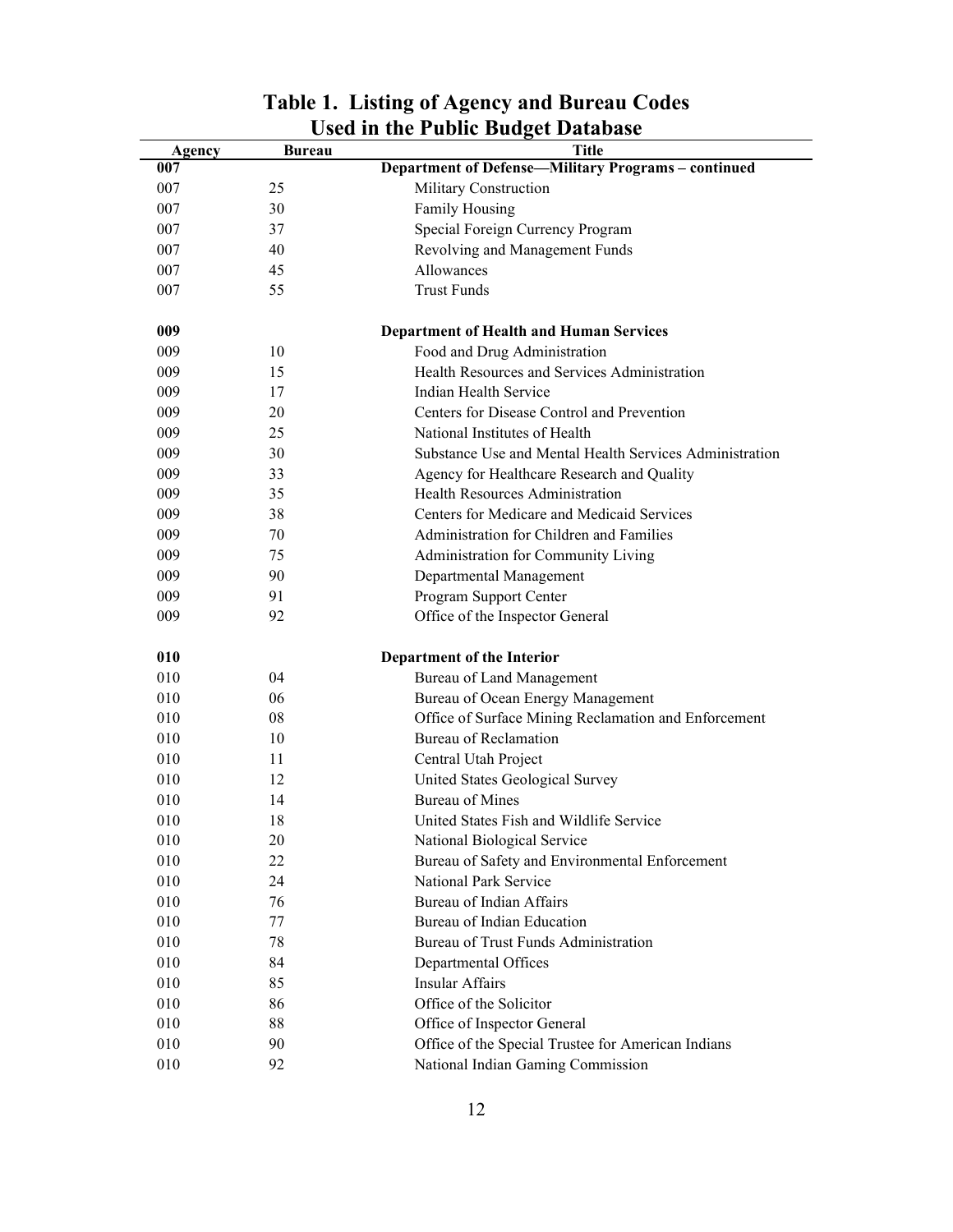| Agency | <b>Bureau</b> | USU III IIIU I UDIIL DUUGU DAIADASU<br><b>Title</b>  |
|--------|---------------|------------------------------------------------------|
| 010    |               | Department of the Interior - continued               |
| 010    | 95            | Department-Wide Programs                             |
| 011    |               | <b>Department of Justice</b>                         |
| 011    | 03            | General Administration                               |
| 011    | 04            | United States Parole Commission                      |
| 011    | 05            | Legal Activities and U.S. Marshals                   |
| 011    | 06            | Radiation Exposure Compensation                      |
| 011    |               | Interagency Law Enforcement                          |
|        | 07            |                                                      |
| 011    | 08            | National Security Division                           |
| 011    | 10            | Federal Bureau of Investigation                      |
| 011    | 12            | Drug Enforcement Administration                      |
| 011    | 14            | Bureau of Alcohol, Tobacco, Firearms, and Explosives |
| 011    | 20            | Federal Prison System                                |
| 011    | 21            | Office of Justice Programs                           |
| 011    | 30            | Violent Crime Reduction Trust Fund                   |
| 012    |               | <b>Department of Labor</b>                           |
| 012    | 05            | <b>Employment and Training Administration</b>        |
| 012    | 10            | Office of the American Workplace                     |
| 012    | 11            | Employee Benefits Security Administration            |
| 012    | 12            | Pension Benefit Guaranty Corporation                 |
| 012    | 15            | Office of Workers' Compensation Programs             |
| 012    | 16            | Wage and Hour Division                               |
| 012    | 17            | <b>Employment Standards Administration</b>           |
| 012    | 18            | Occupational Safety and Health Administration        |
| 012    | 19            | Mine Safety and Health Administration                |
| 012    | 20            | <b>Bureau of Labor Statistics</b>                    |
| 012    | 22            | Office of Federal Contract Compliance Programs       |
| 012    | 23            | Office of Labor Management Standards                 |
| 012    | 25            | Departmental Management                              |
| 014    |               | <b>Department of State</b>                           |
| 014    | 05            | Administration of Foreign Affairs                    |
| 014    | 10            | International Organizations and Conferences          |
| 014    | 15            | <b>International Commissions</b>                     |
| 014    | 25            | Other                                                |
|        |               |                                                      |
| 015    |               | <b>Department of the Treasury</b>                    |
| 015    | 04            | <b>Financial Crimes Enforcement Network</b>          |
| 015    | 05            | Departmental Offices                                 |
| 015    | 07            | Office of Revenue Sharing                            |
| 015    | 09            | Interagency Law Enforcement                          |
| 015    | 11            | Federal Financing Bank                               |
| 015    | 12            | <b>Fiscal Service</b>                                |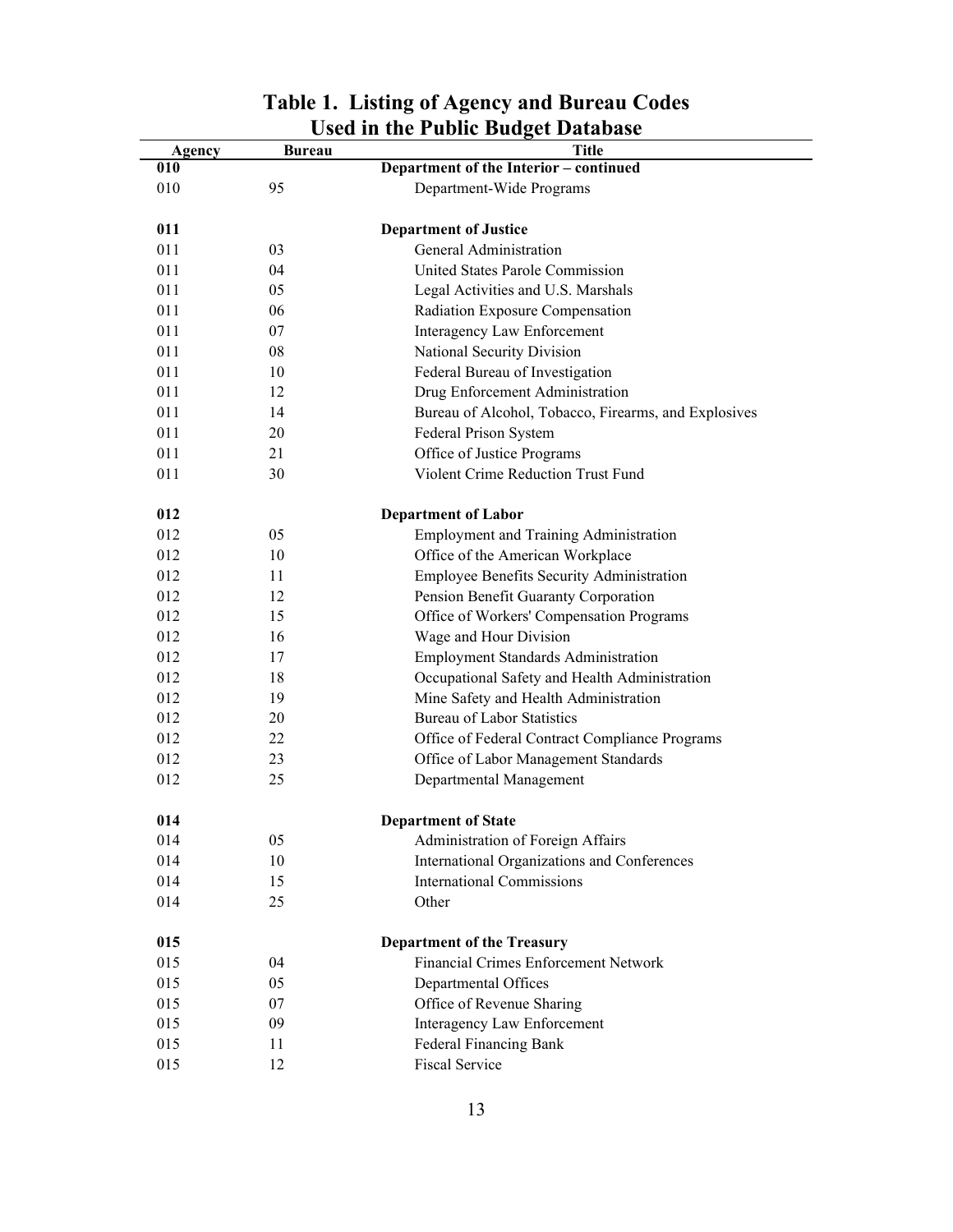|        |                   | Used in the Public Budget Database                      |
|--------|-------------------|---------------------------------------------------------|
| Agency | <b>Bureau</b>     | <b>Title</b>                                            |
| 015    |                   | Department of the Treasury - continued                  |
| 015    | 13                | Alcohol and Tobacco Tax and Trade Bureau                |
| 015    | 20                | Bureau of Engraving and Printing                        |
| 015    | 25                | United States Mint                                      |
| 015    | 45                | <b>Internal Revenue Service</b>                         |
| 015    | 57                | Comptroller of the Currency                             |
| 015    | 58                | Office of Thrift Supervision                            |
| 015    | 60                | Interest on the Public Debt                             |
| 015    | 99                | Department of the Treasury, activities                  |
|        |                   | <b>Social Security Administration</b>                   |
| 016    | 00                | Social Security Administration                          |
| 017    | $\boldsymbol{00}$ | Social Security Administration                          |
| 018    |                   |                                                         |
| 018    | 10                | <b>Department of Education</b>                          |
|        |                   | Office of Elementary and Secondary Education            |
| 018    | 12                | Office of Innovation and Improvement                    |
| 018    | 15                | Office of English Language Acquisition                  |
| 018    | 20                | Office of Special Education and Rehabilitative Services |
| 018    | 30                | Office of Career, Technical, and Adult Education        |
| 018    | 40                | Office of Postsecondary Education                       |
| 018    | 45                | Office of Federal Student Aid                           |
| 018    | 50                | <b>Institute of Education Sciences</b>                  |
| 018    | 80                | Departmental Management                                 |
| 018    | 85                | <b>Disaster Education Recovery</b>                      |
| 019    |                   | <b>Department of Energy</b>                             |
| 019    | 05                | National Nuclear Security Administration                |
| 019    | 10                | <b>Environmental and Other Defense Activities</b>       |
| 019    | 20                | <b>Energy Programs</b>                                  |
| 019    | 50                | Power Marketing Administration                          |
| 019    | 60                | Departmental Administration                             |
| 020    | $\boldsymbol{00}$ | <b>Environmental Protection Agency</b>                  |
| 021    |                   | <b>Department of Transportation</b>                     |
| 021    | 04                | Office of the Secretary                                 |
| 021    | 12                | Federal Aviation Administration                         |
| 021    | 15                | Federal Highway Administration                          |
| 021    | 17                | Federal Motor Carrier Safety Administration             |
| 021    | 18                | National Highway Traffic Safety Administration          |
| 021    | 27                | Federal Railroad Administration                         |
| 021    | 36                | <b>Federal Transit Administration</b>                   |
| 021    | 40                | Great Lakes St. Lawrence Seaway Development Corporation |
| 021    | 50                | Pipeline and Hazardous Materials Safety Administration  |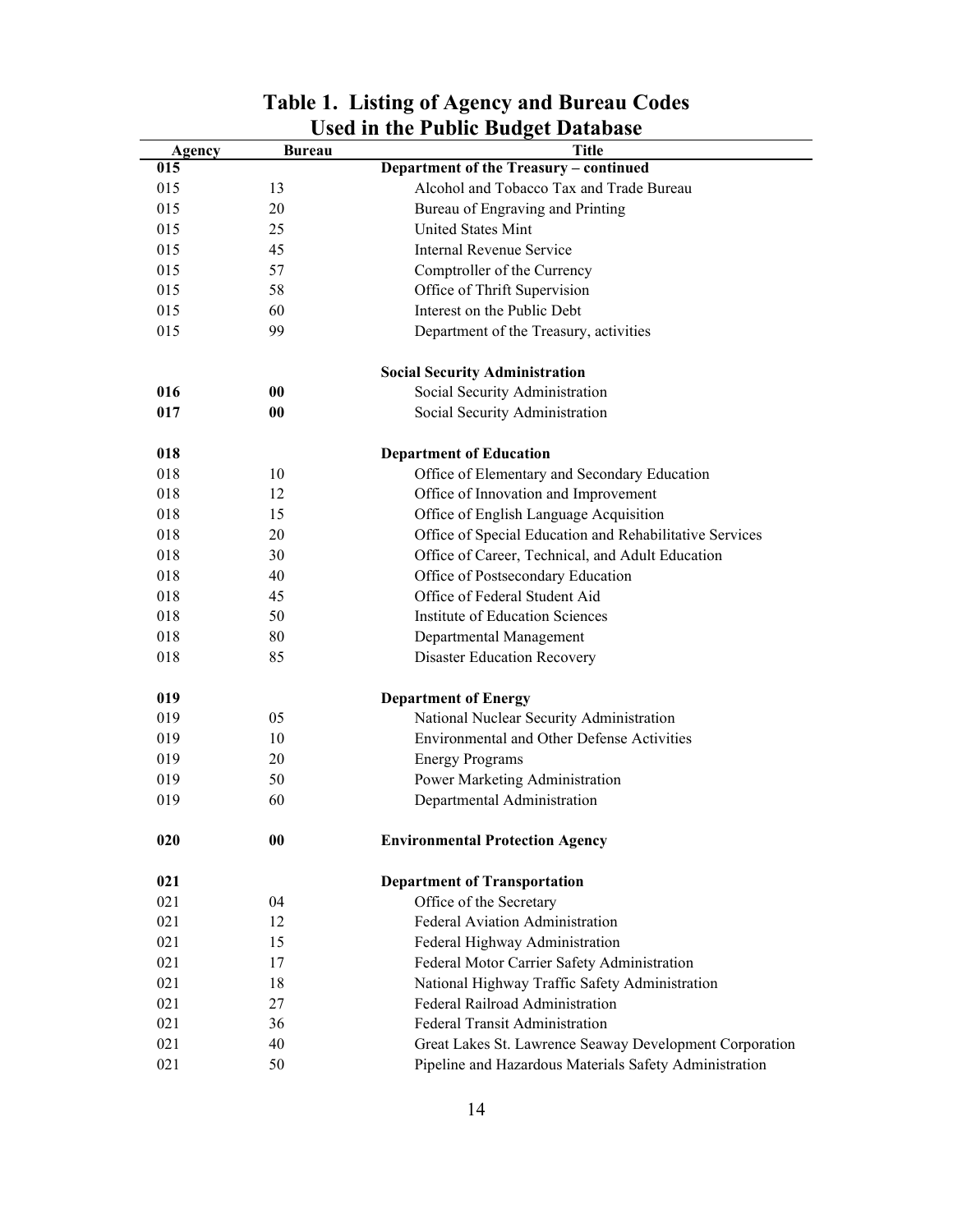| Agency | <b>Bureau</b> | <b>Title</b>                                                            |
|--------|---------------|-------------------------------------------------------------------------|
| 021    |               | <b>Department of Transportation - continued</b>                         |
| 021    | 56            | Office of Inspector General                                             |
| 021    | 61            | Surface Transportation Board                                            |
| 021    | 65            | <b>Bureau of Transportation Statistics</b>                              |
| 021    | 70            | Maritime Administration                                                 |
| 023    |               | <b>General Services Administration</b>                                  |
| 023    | 05            | Real Property Activities                                                |
| 023    | 10            | Supply and Technology Activities                                        |
| 023    | 30            | <b>General Activities</b>                                               |
| 024    |               | <b>Department of Homeland Security</b>                                  |
| 024    | 10            | Office of the Secretary and Executive Management                        |
| 024    | 15            | Management Directorate                                                  |
| 024    | 18            | Analysis and Operations                                                 |
| 024    | 20            | Office of the Inspector General                                         |
| 024    | 30            | Citizenship and Immigration Services                                    |
| 024    | 40            | <b>United States Secret Service</b>                                     |
| 024    | 43            | Office of the Under Secretary for Border and Transportation<br>Security |
| 024    | 45            | Transportation Security Administration                                  |
| 024    | 49            | Federal Law Enforcement Training Center                                 |
| 024    | 50            | Security, Enforcement, and Investigations                               |
| 024    | 55            | U.S. Immigration and Customs Enforcement                                |
| 024    | 58            | U.S. Customs and Border Protection                                      |
| 024    | 60            | United States Coast Guard                                               |
| 024    | 65            | Cybersecurity and Infrastructure Security Agency                        |
| 024    | 68            | Office of Health Affairs                                                |
| 024    | 70            | Federal Emergency Management Agency                                     |
| 024    | 80            | Science and Technology                                                  |
| 024    | 85            | Countering Weapons of Mass Destruction Office                           |
| 024    | 90            | Information Analysis and Infrastructure Protection                      |
| 025    |               | Department of Housing and Urban Development                             |
| 025    | 03            | Public and Indian Housing Programs                                      |
| 025    | 06            | Community Planning and Development                                      |
| 025    | 09            | Housing Programs                                                        |
| 025    | 12            | Government National Mortgage Association                                |
| 025    | 10            | Housing Supply                                                          |
| 025    | 28            | Policy Development and Research                                         |
| 025    | 29            | Fair Housing and Equal Opportunity                                      |
| 025    | 32            | Office of Lead Hazard Control and Healthy Homes                         |
| 025    | 35            | Management and Administration                                           |
| 026    | $\bf{00}$     | <b>National Aeronautics and Space Administration</b>                    |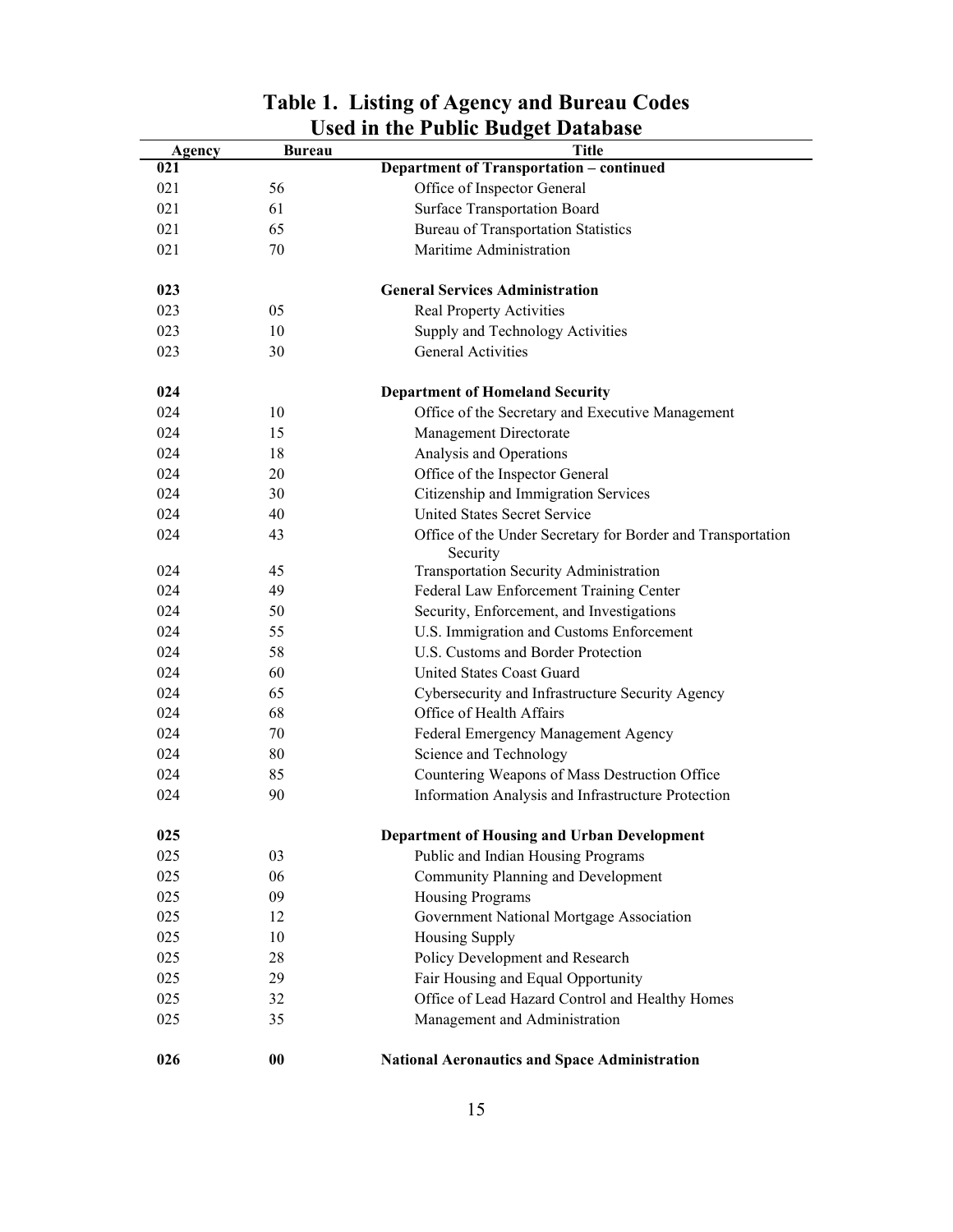| Agency | <b>Bureau</b>     | <b>Title</b>                                                                            |
|--------|-------------------|-----------------------------------------------------------------------------------------|
| 027    | 00                | <b>Office of Personnel Management</b>                                                   |
| 028    | $\boldsymbol{00}$ | <b>Small Business Administration</b>                                                    |
| 029    |                   | <b>Department of Veterans Affairs</b>                                                   |
| 029    | 15                | Veterans Health Administration                                                          |
| 029    | 25                | <b>Benefits Programs</b>                                                                |
| 029    | 40                | Departmental Administration                                                             |
| 100    |                   | <b>Executive Office of the President</b>                                                |
| 100    | 05                | The White House                                                                         |
| 100    | 10                | Executive Residence at the White House                                                  |
| 100    | 15                | Special Assistance to the President and the Official<br>Residence of the Vice President |
| 100    | 20                | Council of Economic Advisers                                                            |
| 100    | 25                | Council on Environmental Quality and Office of<br><b>Environmental Quality</b>          |
| 100    | 26                | Council on International Economic Policy                                                |
| 100    | 27                | Council on Wage and Price Stability                                                     |
| 100    | 30                | Office of Policy Development                                                            |
| 100    | 35                | National Security Council and Homeland Security Council                                 |
| 100    | 37                | Office of the National Cyber Director                                                   |
| 100    | 40                | National Space Council                                                                  |
| 100    | 45                | National Critical Materials Council                                                     |
| 100    | 50                | Office of Administration                                                                |
| 100    | 51                | Armstrong Resolution                                                                    |
| 100    | 53                | Office of National Service                                                              |
| 100    | 55                | Office of Management and Budget                                                         |
| 100    | 60                | Office of National Drug Control Policy                                                  |
| 100    | 65                | Office of Science and Technology Policy                                                 |
| 100    | 70                | Office of the United States Trade Representative                                        |
| 100    | 75                | Office of Telecommunications Policy                                                     |
| 100    | 80                | The Points of Light Foundation                                                          |
| 100    | 85                | White House Conference for a Drug Free America                                          |
| 100    | 90                | Special Action Office for Drug Abuse Prevention                                         |
| 100    | 91                | Office of Drug Abuse Policy                                                             |
| 100    | 95                | <b>Unanticipated Needs</b>                                                              |
| 100    | 97                | Expenses of Management Improvement                                                      |
| 100    | 98                | Presidential Transition                                                                 |
| 154    | $00\,$            | Federal Drug Control Programs                                                           |
| 184    |                   | <b>International Assistance Programs</b>                                                |
| 184    | 03                | Millennium Challenge Corporation                                                        |
| 184    | 05                | International Security Assistance                                                       |
| 184    | 10                | Multilateral Assistance                                                                 |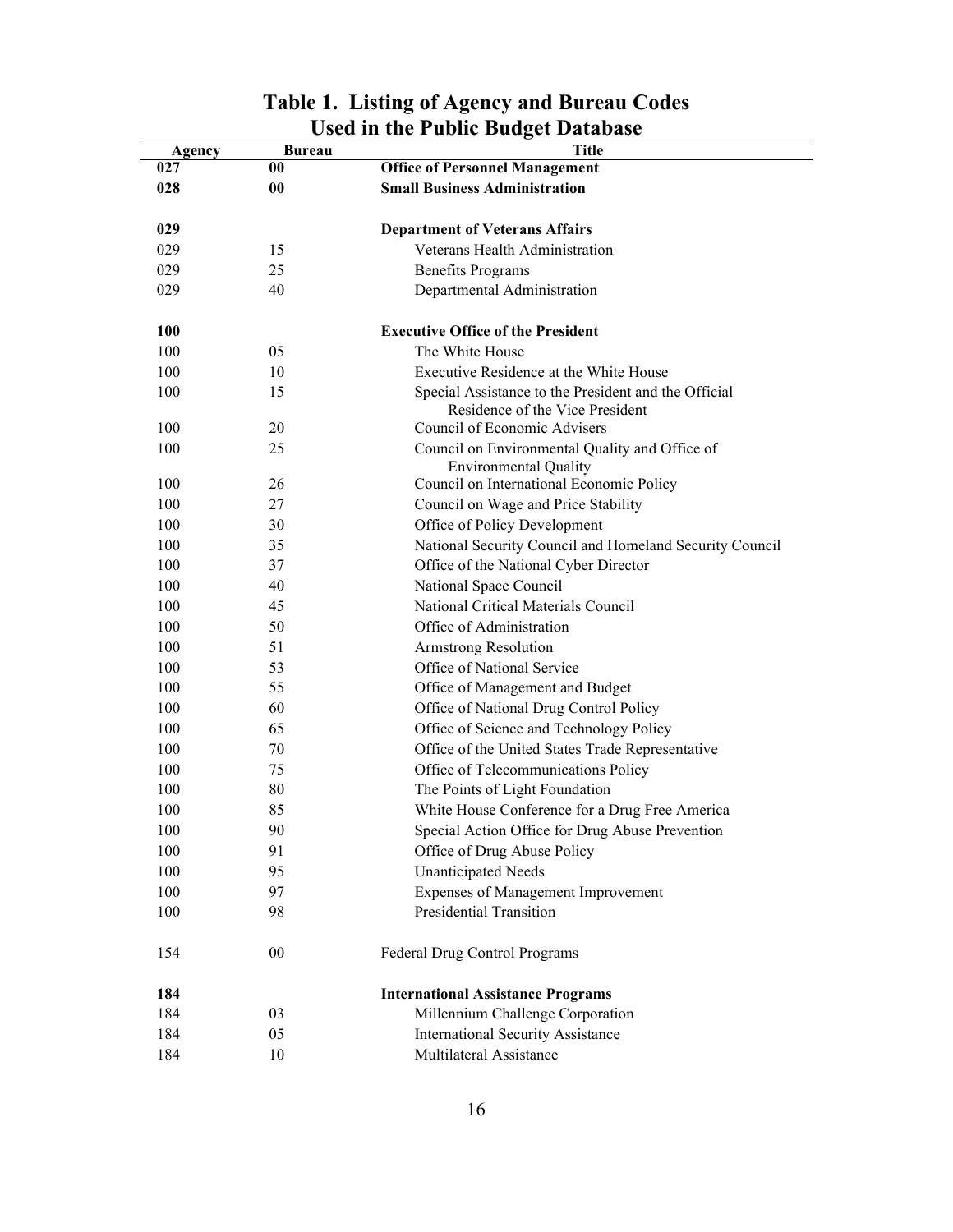| Agency | <b>Bureau</b> | USU III THU I UDIIU DUUGUI DATADASU<br><b>Title</b>           |
|--------|---------------|---------------------------------------------------------------|
| 184    |               | <b>International Assistance Programs - continued</b>          |
| 184    | 15            | Agency for International Development                          |
| 184    | 20            | Overseas Private Investment Corporation                       |
| 184    | 22            | United States International Development Finance               |
|        |               | Corporation                                                   |
| 184    | 25            | Trade and Development Agency                                  |
| 184    | 35            | Peace Corps                                                   |
| 184    | 40            | <b>Inter-American Foundation</b>                              |
| 184    | 50            | African Development Foundation                                |
| 184    | 60            | <b>International Monetary Programs</b>                        |
| 184    | 70            | Military Sales Program                                        |
| 184    | 75            | Special Assistance Initiatives                                |
| 184    | 77            | Special Assistance for Israel                                 |
| 184    | 80            | <b>International Commodity Agreements</b>                     |
| 184    | 82            | <b>Economic Stabilization Activities</b>                      |
| 185    | $00\,$        | Medical Center Research Organizations                         |
| 200    |               | <b>Other Defense-Civil Programs</b>                           |
| 200    | 05            | Military Retirement                                           |
| 200    | 07            | Retiree Health Care                                           |
| 200    | 10            | <b>Educational Benefits</b>                                   |
| 200    | 15            | American Battle Monuments Commission                          |
| 200    | 20            | Armed Forces Retirement Home                                  |
| 200    | 25            | Cemeterial Expenses                                           |
| 200    | 30            | Forest and Wildlife Conservation, Military Reservations       |
| 200    | 35            | The Mildred and Claude Pepper Foundation                      |
| 200    | 40            | Ryukyu Islands, Army                                          |
| 200    | 45            | Selective Service System                                      |
| 202    | $00\,$        | Corps of Engineers—Civil Works                                |
| 236    | 00            | National Commission on Military, National, and Public Service |
| 245    | 00            | National Security Commission on Artificial Intelligence       |
| 246    | $00\,$        | National Commission on Military Aviation Safety               |
| 247    | 00            | 400 Years of African-American History Commission              |
| 256    | $00\,$        | Commission on Combating Synthetic Opioid Trafficking          |
| 290    | $00\,$        | Public Buildings Reform Board                                 |
| 301    | $00\,$        | <b>ACTION</b>                                                 |
| 302    | $00\,$        | Administrative Conference of the United States                |
| 303    | $00\,$        | Advisory Commission on Conferences in Ocean Shipping          |
| 304    | $00\,$        | Advisory Commission on Intergovernmental Relations            |
| 305    | $00\,$        | Advisory Committee on Federal Pay                             |
| 306    | $00\,$        | Advisory Council on Historic Preservation                     |
| 308    | $00\,$        | American Revolution Bicentennial Administration               |
| 309    | $00\,$        | Appalachian Regional Commission                               |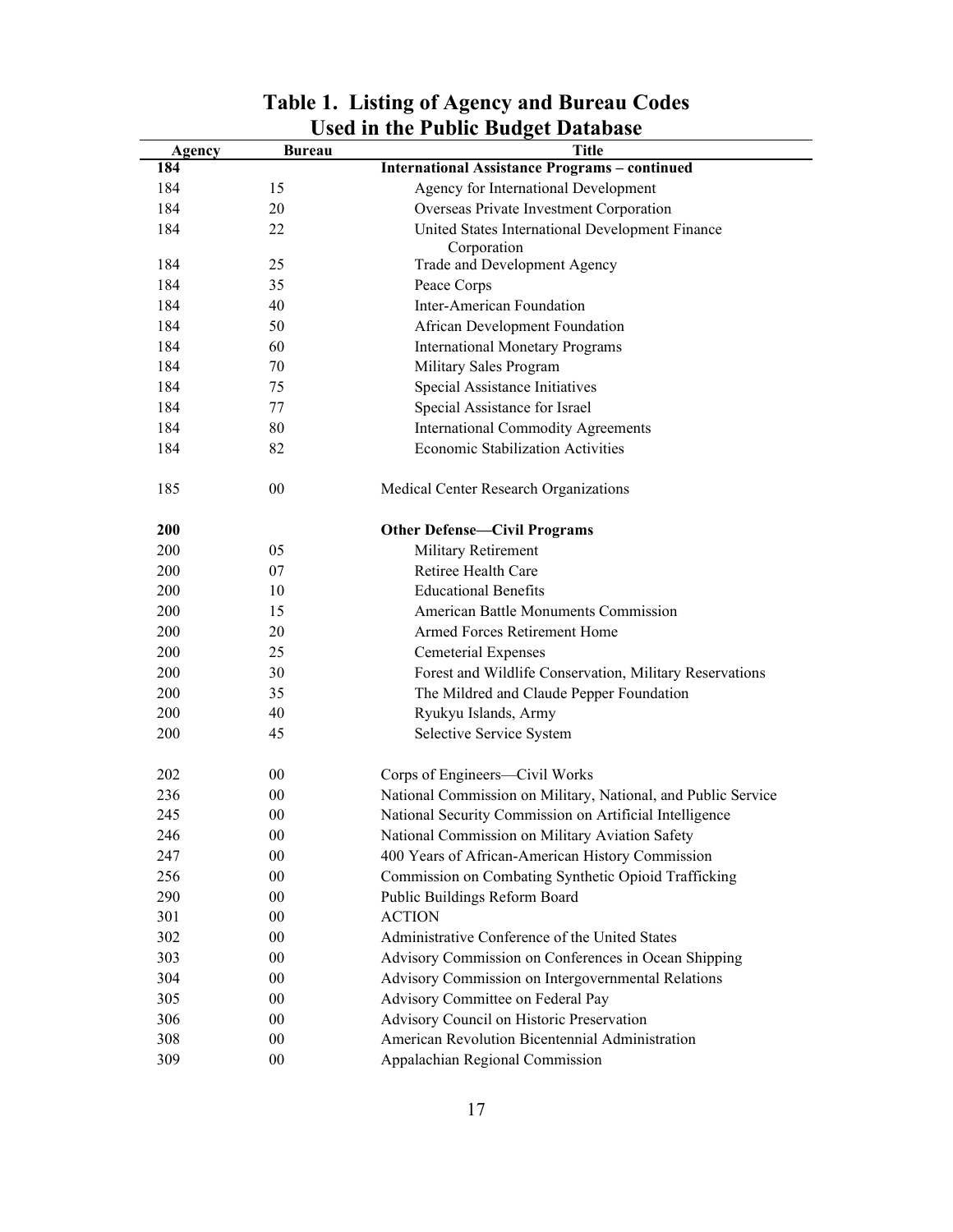|        |               | USEU III LIIE FUDIIC DUULEL D'ALADASE                                                       |
|--------|---------------|---------------------------------------------------------------------------------------------|
| Agency | <b>Bureau</b> | <b>Title</b>                                                                                |
| 310    | 00            | Access Board                                                                                |
| 312    | $00\,$        | <b>Aviation Safety Commission</b>                                                           |
| 313    | $00\,$        | Barry Goldwater Scholarship and Excellence in Education<br>Foundation                       |
| 315    | $00\,$        | Cabinet Comm on Opportunities for Spanish Speaking                                          |
| 316    | 00            | Central Intelligence Agency                                                                 |
| 318    | 00            | Christopher Columbus Quincentennary Jubilee Commission                                      |
| 319    | 00            | Citizens' Commission on Public Service and Compensation                                     |
| 321    | 00            | U.S. Commission for the Preservation of America's Heritage<br>Abroad                        |
| 322    | 00            | Commission for the Study of International Migration and<br>Cooperative Economic Development |
| 323    | 00            | Commission of Fine Arts                                                                     |
| 324    | $00\,$        | Commission on Agricultural Workers                                                          |
| 325    | $00\,$        | Commission on American Shipbuilding                                                         |
| 326    | $00\,$        | Commission on Civil Rights                                                                  |
| 327    | 00            | Commission on Education of the Deaf                                                         |
| 328    | 00            | Puerto Rico Oversight Board                                                                 |
| 329    | $00\,$        | Commission on Federal Paperwork                                                             |
| 330    | 00            | Commission on Government Procurement                                                        |
| 331    | 00            | Commission on National and Community Service                                                |
| 332    | $00\,$        | Commission on Highway Beautification                                                        |
| 333    | 00            | Commission on the Bicentennial of the U.S. Constitution                                     |
| 334    | 00            | Comm on Org of the Gov for Conduct of Foreign Poli                                          |
| 335    | $00\,$        | Comm on Review of National Policy Toward Gambling                                           |
| 336    | $00\,$        | Commission on the Ukraine Famine                                                            |
| 338    | 00            | Committee for Purchase from People who are Blind or Severely<br>Disabled, activities        |
| 339    | $00\,$        | <b>Commodity Futures Trading Commission</b>                                                 |
| 340    | $00\,$        | Community Development Credit Unions Revolving Fund                                          |
| 341    | 00            | Community Services Administration                                                           |
| 342    | 00            | <b>Construction Corregidor-Bataan Memorial</b>                                              |
| 343    | 00            | <b>Consumer Product Safety Commission</b>                                                   |
| 344    | 00            | Corporation for Public Broadcasting                                                         |
| 345    | 00            | United States Court of Appeals for Veterans Claims                                          |
| 346    | $00\,$        | Defense Manpower Commission                                                                 |
| 347    | 00            | Defense Nuclear Facilities Safety Board                                                     |
| 348    | $00\,$        | Delaware River Basin Commission                                                             |
| 349    |               | <b>District of Columbia</b>                                                                 |
| 349    | 10            | District of Columbia Courts                                                                 |
| 349    | 20            | District of Columbia Corrections                                                            |
| 349    | 30            | District of Columbia General and Special Payments                                           |
| 349    | 40            | District of Columbia Financing                                                              |
| 350    | $00\,$        | Equal Employment Opportunity Commission                                                     |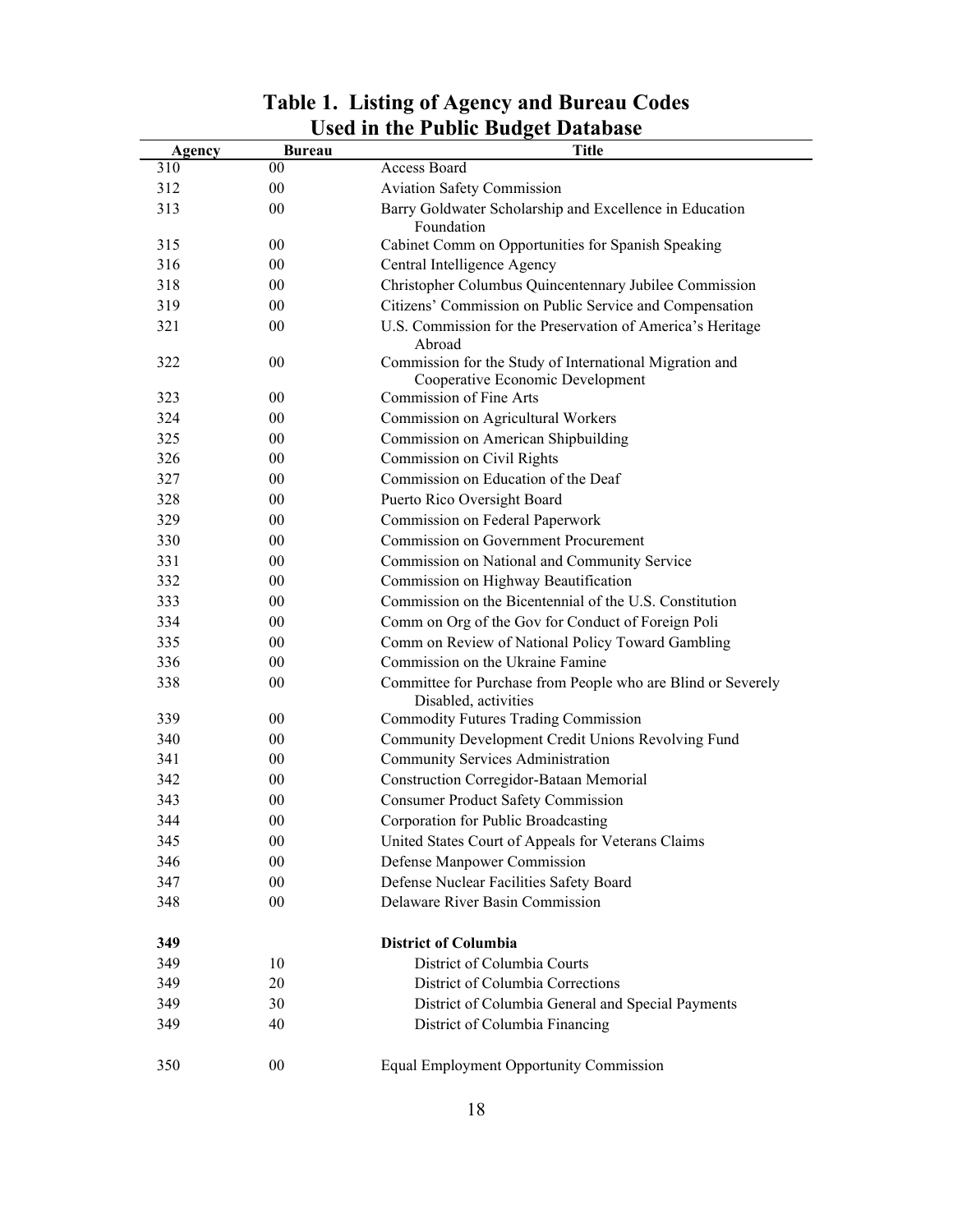| Export-Import Bank of the United States<br>351<br>00<br>00<br>Farm Credit Administration<br>352<br>00<br>Farm Credit System Assistance Board<br>353<br>Farm Credit System Financial Assistance Corporation<br>354<br>$00\,$<br>Farm Credit System Insurance Corporation<br>355<br>$00\,$<br>Federal Communications Commission<br>00<br>356<br><b>Federal Deposit Insurance Corporation</b><br>357<br>Federal Deposit Insurance Corporation, activities<br>357<br>$00\,$<br><b>Bank Insurance</b><br>357<br>10<br>Deposit Insurance<br>357<br>20<br><b>FSLIC Resolution</b><br>30<br>357<br>Orderly Liquidation<br>357<br>35<br>40<br>FDIC-Office of Inspector General<br>357<br><b>Federal Election Commission</b><br>360<br>$00\,$<br><b>Federal Financial Institutions Examination Council</b><br>362<br>Federal Financial Institutions Examination Council<br>362<br>10<br>Federal Financial Institutions Examination Council<br>362<br>20<br>Appraisal Subcommittee<br>364<br>00 <sup>°</sup><br>Federal Housing Finance Board<br>Federal Labor Relations Authority<br>365<br>$00\,$<br><b>Federal Maritime Commission</b><br>366<br>$00\,$<br>Federal Mediation and Conciliation Service<br>$00\,$<br>367<br>368<br>$00\,$<br>Federal Mine Safety and Health Review Commission<br>Federal Retirement Thrift Investment Board<br>369<br>$00\,$<br>Federal Trade Commission<br>$00\,$<br>370<br>Franklin Delano Roosevelt Memorial Commission<br>00 <sup>°</sup><br>371<br>Harry S Truman Scholarship Foundation<br>372<br>00 <sup>°</sup><br>Institute of American Indian and Alaska Native Culture and Arts<br>373<br>00<br>Development<br>376<br>United States Interagency Council on Homelessness<br>$00\,$<br>International Cultural and Trade Center Commission<br>377<br>00<br><b>International Trade Commission</b><br>$00\,$<br>378<br>$00\,$<br><b>Interstate Commerce Commission</b><br>379<br>380<br>Interstate Commission on the Potomac River Basin<br>$00\,$<br>381<br>James Madison Memorial Fellowship Foundation<br>$00\,$<br>382<br>$00\,$<br>Japan-United States Friendship Commission<br>383<br>$00\,$<br>Joint Commission on the Coinage |        |        | USEU III LIIE FUDIIC DUUGEL D'ALADASE            |
|-------------------------------------------------------------------------------------------------------------------------------------------------------------------------------------------------------------------------------------------------------------------------------------------------------------------------------------------------------------------------------------------------------------------------------------------------------------------------------------------------------------------------------------------------------------------------------------------------------------------------------------------------------------------------------------------------------------------------------------------------------------------------------------------------------------------------------------------------------------------------------------------------------------------------------------------------------------------------------------------------------------------------------------------------------------------------------------------------------------------------------------------------------------------------------------------------------------------------------------------------------------------------------------------------------------------------------------------------------------------------------------------------------------------------------------------------------------------------------------------------------------------------------------------------------------------------------------------------------------------------------------------------------------------------------------------------------------------------------------------------------------------------------------------------------------------------------------------------------------------------------------------------------------------------------------------------------------------------------------------------------------------------------------------------------------------------------------------------------------------------------------------------------------------|--------|--------|--------------------------------------------------|
|                                                                                                                                                                                                                                                                                                                                                                                                                                                                                                                                                                                                                                                                                                                                                                                                                                                                                                                                                                                                                                                                                                                                                                                                                                                                                                                                                                                                                                                                                                                                                                                                                                                                                                                                                                                                                                                                                                                                                                                                                                                                                                                                                                   | Agency | Bureau | <b>Title</b>                                     |
|                                                                                                                                                                                                                                                                                                                                                                                                                                                                                                                                                                                                                                                                                                                                                                                                                                                                                                                                                                                                                                                                                                                                                                                                                                                                                                                                                                                                                                                                                                                                                                                                                                                                                                                                                                                                                                                                                                                                                                                                                                                                                                                                                                   |        |        |                                                  |
|                                                                                                                                                                                                                                                                                                                                                                                                                                                                                                                                                                                                                                                                                                                                                                                                                                                                                                                                                                                                                                                                                                                                                                                                                                                                                                                                                                                                                                                                                                                                                                                                                                                                                                                                                                                                                                                                                                                                                                                                                                                                                                                                                                   |        |        |                                                  |
|                                                                                                                                                                                                                                                                                                                                                                                                                                                                                                                                                                                                                                                                                                                                                                                                                                                                                                                                                                                                                                                                                                                                                                                                                                                                                                                                                                                                                                                                                                                                                                                                                                                                                                                                                                                                                                                                                                                                                                                                                                                                                                                                                                   |        |        |                                                  |
|                                                                                                                                                                                                                                                                                                                                                                                                                                                                                                                                                                                                                                                                                                                                                                                                                                                                                                                                                                                                                                                                                                                                                                                                                                                                                                                                                                                                                                                                                                                                                                                                                                                                                                                                                                                                                                                                                                                                                                                                                                                                                                                                                                   |        |        |                                                  |
|                                                                                                                                                                                                                                                                                                                                                                                                                                                                                                                                                                                                                                                                                                                                                                                                                                                                                                                                                                                                                                                                                                                                                                                                                                                                                                                                                                                                                                                                                                                                                                                                                                                                                                                                                                                                                                                                                                                                                                                                                                                                                                                                                                   |        |        |                                                  |
|                                                                                                                                                                                                                                                                                                                                                                                                                                                                                                                                                                                                                                                                                                                                                                                                                                                                                                                                                                                                                                                                                                                                                                                                                                                                                                                                                                                                                                                                                                                                                                                                                                                                                                                                                                                                                                                                                                                                                                                                                                                                                                                                                                   |        |        |                                                  |
|                                                                                                                                                                                                                                                                                                                                                                                                                                                                                                                                                                                                                                                                                                                                                                                                                                                                                                                                                                                                                                                                                                                                                                                                                                                                                                                                                                                                                                                                                                                                                                                                                                                                                                                                                                                                                                                                                                                                                                                                                                                                                                                                                                   |        |        |                                                  |
|                                                                                                                                                                                                                                                                                                                                                                                                                                                                                                                                                                                                                                                                                                                                                                                                                                                                                                                                                                                                                                                                                                                                                                                                                                                                                                                                                                                                                                                                                                                                                                                                                                                                                                                                                                                                                                                                                                                                                                                                                                                                                                                                                                   |        |        |                                                  |
|                                                                                                                                                                                                                                                                                                                                                                                                                                                                                                                                                                                                                                                                                                                                                                                                                                                                                                                                                                                                                                                                                                                                                                                                                                                                                                                                                                                                                                                                                                                                                                                                                                                                                                                                                                                                                                                                                                                                                                                                                                                                                                                                                                   |        |        |                                                  |
|                                                                                                                                                                                                                                                                                                                                                                                                                                                                                                                                                                                                                                                                                                                                                                                                                                                                                                                                                                                                                                                                                                                                                                                                                                                                                                                                                                                                                                                                                                                                                                                                                                                                                                                                                                                                                                                                                                                                                                                                                                                                                                                                                                   |        |        |                                                  |
|                                                                                                                                                                                                                                                                                                                                                                                                                                                                                                                                                                                                                                                                                                                                                                                                                                                                                                                                                                                                                                                                                                                                                                                                                                                                                                                                                                                                                                                                                                                                                                                                                                                                                                                                                                                                                                                                                                                                                                                                                                                                                                                                                                   |        |        |                                                  |
|                                                                                                                                                                                                                                                                                                                                                                                                                                                                                                                                                                                                                                                                                                                                                                                                                                                                                                                                                                                                                                                                                                                                                                                                                                                                                                                                                                                                                                                                                                                                                                                                                                                                                                                                                                                                                                                                                                                                                                                                                                                                                                                                                                   |        |        |                                                  |
|                                                                                                                                                                                                                                                                                                                                                                                                                                                                                                                                                                                                                                                                                                                                                                                                                                                                                                                                                                                                                                                                                                                                                                                                                                                                                                                                                                                                                                                                                                                                                                                                                                                                                                                                                                                                                                                                                                                                                                                                                                                                                                                                                                   |        |        |                                                  |
|                                                                                                                                                                                                                                                                                                                                                                                                                                                                                                                                                                                                                                                                                                                                                                                                                                                                                                                                                                                                                                                                                                                                                                                                                                                                                                                                                                                                                                                                                                                                                                                                                                                                                                                                                                                                                                                                                                                                                                                                                                                                                                                                                                   |        |        |                                                  |
|                                                                                                                                                                                                                                                                                                                                                                                                                                                                                                                                                                                                                                                                                                                                                                                                                                                                                                                                                                                                                                                                                                                                                                                                                                                                                                                                                                                                                                                                                                                                                                                                                                                                                                                                                                                                                                                                                                                                                                                                                                                                                                                                                                   |        |        |                                                  |
|                                                                                                                                                                                                                                                                                                                                                                                                                                                                                                                                                                                                                                                                                                                                                                                                                                                                                                                                                                                                                                                                                                                                                                                                                                                                                                                                                                                                                                                                                                                                                                                                                                                                                                                                                                                                                                                                                                                                                                                                                                                                                                                                                                   |        |        |                                                  |
|                                                                                                                                                                                                                                                                                                                                                                                                                                                                                                                                                                                                                                                                                                                                                                                                                                                                                                                                                                                                                                                                                                                                                                                                                                                                                                                                                                                                                                                                                                                                                                                                                                                                                                                                                                                                                                                                                                                                                                                                                                                                                                                                                                   |        |        |                                                  |
|                                                                                                                                                                                                                                                                                                                                                                                                                                                                                                                                                                                                                                                                                                                                                                                                                                                                                                                                                                                                                                                                                                                                                                                                                                                                                                                                                                                                                                                                                                                                                                                                                                                                                                                                                                                                                                                                                                                                                                                                                                                                                                                                                                   |        |        |                                                  |
|                                                                                                                                                                                                                                                                                                                                                                                                                                                                                                                                                                                                                                                                                                                                                                                                                                                                                                                                                                                                                                                                                                                                                                                                                                                                                                                                                                                                                                                                                                                                                                                                                                                                                                                                                                                                                                                                                                                                                                                                                                                                                                                                                                   |        |        |                                                  |
|                                                                                                                                                                                                                                                                                                                                                                                                                                                                                                                                                                                                                                                                                                                                                                                                                                                                                                                                                                                                                                                                                                                                                                                                                                                                                                                                                                                                                                                                                                                                                                                                                                                                                                                                                                                                                                                                                                                                                                                                                                                                                                                                                                   |        |        |                                                  |
|                                                                                                                                                                                                                                                                                                                                                                                                                                                                                                                                                                                                                                                                                                                                                                                                                                                                                                                                                                                                                                                                                                                                                                                                                                                                                                                                                                                                                                                                                                                                                                                                                                                                                                                                                                                                                                                                                                                                                                                                                                                                                                                                                                   |        |        |                                                  |
|                                                                                                                                                                                                                                                                                                                                                                                                                                                                                                                                                                                                                                                                                                                                                                                                                                                                                                                                                                                                                                                                                                                                                                                                                                                                                                                                                                                                                                                                                                                                                                                                                                                                                                                                                                                                                                                                                                                                                                                                                                                                                                                                                                   |        |        |                                                  |
|                                                                                                                                                                                                                                                                                                                                                                                                                                                                                                                                                                                                                                                                                                                                                                                                                                                                                                                                                                                                                                                                                                                                                                                                                                                                                                                                                                                                                                                                                                                                                                                                                                                                                                                                                                                                                                                                                                                                                                                                                                                                                                                                                                   |        |        |                                                  |
|                                                                                                                                                                                                                                                                                                                                                                                                                                                                                                                                                                                                                                                                                                                                                                                                                                                                                                                                                                                                                                                                                                                                                                                                                                                                                                                                                                                                                                                                                                                                                                                                                                                                                                                                                                                                                                                                                                                                                                                                                                                                                                                                                                   |        |        |                                                  |
|                                                                                                                                                                                                                                                                                                                                                                                                                                                                                                                                                                                                                                                                                                                                                                                                                                                                                                                                                                                                                                                                                                                                                                                                                                                                                                                                                                                                                                                                                                                                                                                                                                                                                                                                                                                                                                                                                                                                                                                                                                                                                                                                                                   |        |        |                                                  |
|                                                                                                                                                                                                                                                                                                                                                                                                                                                                                                                                                                                                                                                                                                                                                                                                                                                                                                                                                                                                                                                                                                                                                                                                                                                                                                                                                                                                                                                                                                                                                                                                                                                                                                                                                                                                                                                                                                                                                                                                                                                                                                                                                                   |        |        |                                                  |
|                                                                                                                                                                                                                                                                                                                                                                                                                                                                                                                                                                                                                                                                                                                                                                                                                                                                                                                                                                                                                                                                                                                                                                                                                                                                                                                                                                                                                                                                                                                                                                                                                                                                                                                                                                                                                                                                                                                                                                                                                                                                                                                                                                   |        |        |                                                  |
|                                                                                                                                                                                                                                                                                                                                                                                                                                                                                                                                                                                                                                                                                                                                                                                                                                                                                                                                                                                                                                                                                                                                                                                                                                                                                                                                                                                                                                                                                                                                                                                                                                                                                                                                                                                                                                                                                                                                                                                                                                                                                                                                                                   |        |        |                                                  |
|                                                                                                                                                                                                                                                                                                                                                                                                                                                                                                                                                                                                                                                                                                                                                                                                                                                                                                                                                                                                                                                                                                                                                                                                                                                                                                                                                                                                                                                                                                                                                                                                                                                                                                                                                                                                                                                                                                                                                                                                                                                                                                                                                                   |        |        |                                                  |
|                                                                                                                                                                                                                                                                                                                                                                                                                                                                                                                                                                                                                                                                                                                                                                                                                                                                                                                                                                                                                                                                                                                                                                                                                                                                                                                                                                                                                                                                                                                                                                                                                                                                                                                                                                                                                                                                                                                                                                                                                                                                                                                                                                   |        |        |                                                  |
|                                                                                                                                                                                                                                                                                                                                                                                                                                                                                                                                                                                                                                                                                                                                                                                                                                                                                                                                                                                                                                                                                                                                                                                                                                                                                                                                                                                                                                                                                                                                                                                                                                                                                                                                                                                                                                                                                                                                                                                                                                                                                                                                                                   |        |        |                                                  |
|                                                                                                                                                                                                                                                                                                                                                                                                                                                                                                                                                                                                                                                                                                                                                                                                                                                                                                                                                                                                                                                                                                                                                                                                                                                                                                                                                                                                                                                                                                                                                                                                                                                                                                                                                                                                                                                                                                                                                                                                                                                                                                                                                                   |        |        |                                                  |
|                                                                                                                                                                                                                                                                                                                                                                                                                                                                                                                                                                                                                                                                                                                                                                                                                                                                                                                                                                                                                                                                                                                                                                                                                                                                                                                                                                                                                                                                                                                                                                                                                                                                                                                                                                                                                                                                                                                                                                                                                                                                                                                                                                   |        |        |                                                  |
|                                                                                                                                                                                                                                                                                                                                                                                                                                                                                                                                                                                                                                                                                                                                                                                                                                                                                                                                                                                                                                                                                                                                                                                                                                                                                                                                                                                                                                                                                                                                                                                                                                                                                                                                                                                                                                                                                                                                                                                                                                                                                                                                                                   |        |        |                                                  |
|                                                                                                                                                                                                                                                                                                                                                                                                                                                                                                                                                                                                                                                                                                                                                                                                                                                                                                                                                                                                                                                                                                                                                                                                                                                                                                                                                                                                                                                                                                                                                                                                                                                                                                                                                                                                                                                                                                                                                                                                                                                                                                                                                                   |        |        |                                                  |
|                                                                                                                                                                                                                                                                                                                                                                                                                                                                                                                                                                                                                                                                                                                                                                                                                                                                                                                                                                                                                                                                                                                                                                                                                                                                                                                                                                                                                                                                                                                                                                                                                                                                                                                                                                                                                                                                                                                                                                                                                                                                                                                                                                   | 384    | $00\,$ | Joint Federal-State Land Use Planning Commission |
| 385<br>$00\,$<br>Legal Services Corporation                                                                                                                                                                                                                                                                                                                                                                                                                                                                                                                                                                                                                                                                                                                                                                                                                                                                                                                                                                                                                                                                                                                                                                                                                                                                                                                                                                                                                                                                                                                                                                                                                                                                                                                                                                                                                                                                                                                                                                                                                                                                                                                       |        |        |                                                  |
| 386<br>Lowell Historical Canyon District Commission<br>$00\,$                                                                                                                                                                                                                                                                                                                                                                                                                                                                                                                                                                                                                                                                                                                                                                                                                                                                                                                                                                                                                                                                                                                                                                                                                                                                                                                                                                                                                                                                                                                                                                                                                                                                                                                                                                                                                                                                                                                                                                                                                                                                                                     |        |        |                                                  |
| Marine Mammal Commission<br>387<br>$00\,$                                                                                                                                                                                                                                                                                                                                                                                                                                                                                                                                                                                                                                                                                                                                                                                                                                                                                                                                                                                                                                                                                                                                                                                                                                                                                                                                                                                                                                                                                                                                                                                                                                                                                                                                                                                                                                                                                                                                                                                                                                                                                                                         |        |        |                                                  |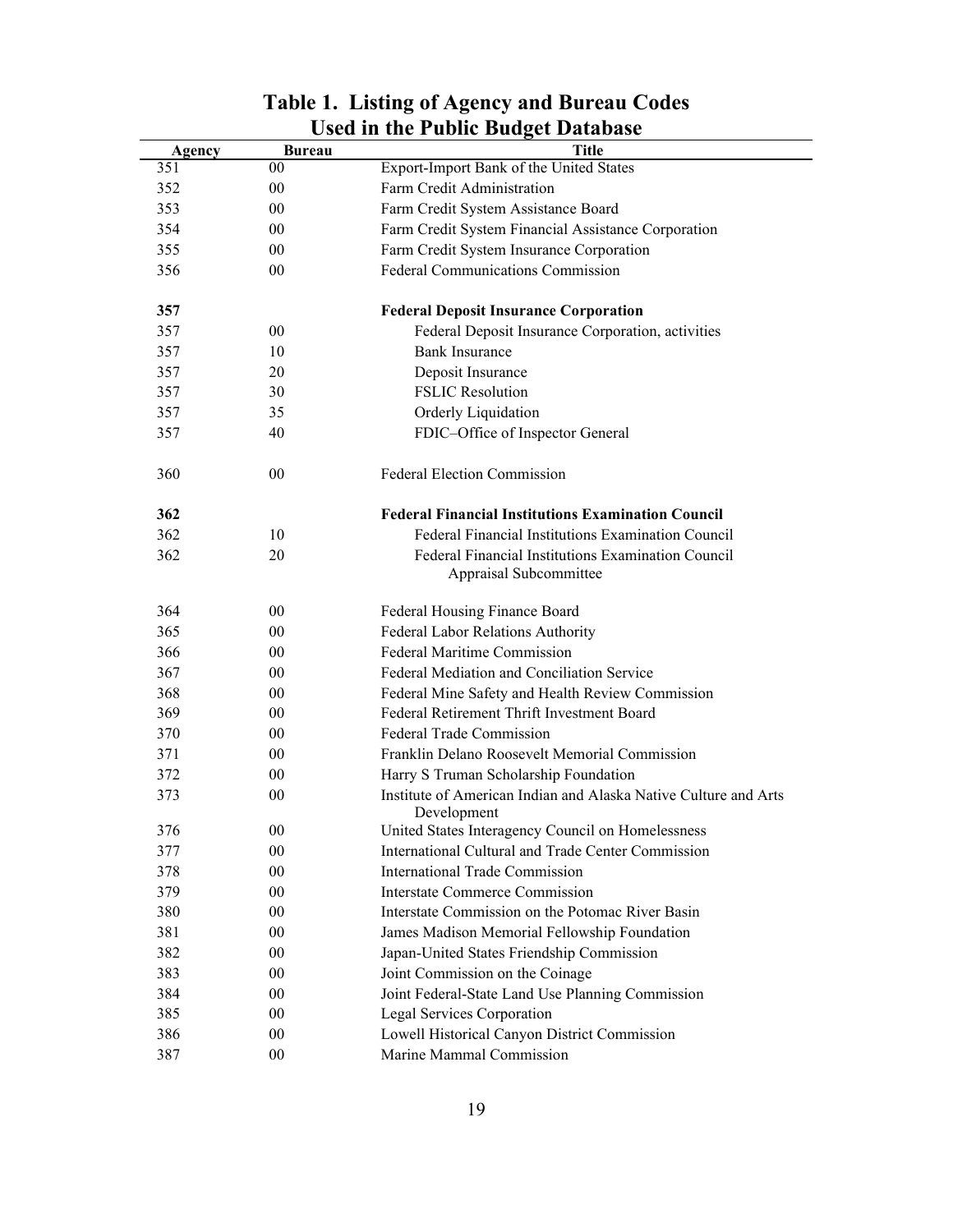| Martin Luther King, Jr. Federal Holiday Commission<br>00<br>388<br>389<br>$00\,$<br>Merit Systems Protection Board<br>390<br>Motor Carrier Ratemaking Study Commission<br>$00\,$<br>391<br>National Afro-American History and Culture Commission<br>$00\,$<br>National Alcohol Fuels Commission<br>392<br>00<br>393<br>00<br>National Archives and Records Administration<br>394<br>00<br>National Capital Planning Commission<br>395<br>00<br>National Commission on American Indian, Alaska Native, and<br>Native Hawaiian Housing<br>Nat. Comm. for the Review of Federal and State Laws<br>396<br>00<br>397<br>$00\,$<br>National Commission on Agricultural Finance<br>400<br>National Commission on Libraries and Information Science<br>$00\,$<br>National Commission on Migrant Education<br>401<br>00<br>402<br>$00\,$<br>National Commission on Responsibilities for Financing<br>Postsecondary Education<br>403<br>$00\,$<br>National Commission on Severely Distressed Public Housing<br>404<br>00<br>National Commission on Social Security<br>405<br>National Commission on Student Financial Assist.<br>00<br>406<br>National Commission on Supplies and Shortages<br>$00\,$<br>407<br>Nat Comm on Financing of Postsecondary Education<br>$00\,$<br>Nat Comm on the International Year of the Child<br>408<br>00<br>00<br>Nat Comm on the Observance of Inter Year of Women<br>409<br>410<br>00<br>National Commission on Water Quality<br>411<br>00<br>National Commission to Prevent Infant Mortality<br>412<br>$00\,$<br>National Commission on Marihuana and Drug Abuse<br>413<br>00<br>National Council on Disability<br>414<br>00<br>National Council on Public Works Improvement<br>415<br>National Credit Union Administration<br>00<br>416<br>National Economic Commission, Salaries & Expenses<br>00<br>National Endowment for the Arts<br>417<br>$00\,$<br>418<br>National Endowment for the Humanities<br>$00\,$<br>419<br>National Institute of Building Sciences<br>00<br>National Labor Relations Board<br>420<br>00<br>421<br>$0 \\ 0$<br>National Mediation Board<br>National Science Foundation<br>422<br>00<br>423<br>$00\,$<br>National Transportation Policy Study Commission<br>424<br>$00\,$<br>National Transportation Safety Board<br>National Water Commission<br>425<br>00<br>426<br>$00\,$<br>Native Hawaiians Study Commission<br>428<br>Neighborhood Reinvestment Corporation<br>00<br>Nuclear Regulatory Commission<br>429<br>00<br>430<br>Nuclear Safety Oversight Committee<br>00<br>Nuclear Waste Technical Review Board<br>431<br>$00\,$ | Agency | <b>Bureau</b> | USU III UIU I UDIIU DUUGU DATADASU<br><b>Title</b> |
|---------------------------------------------------------------------------------------------------------------------------------------------------------------------------------------------------------------------------------------------------------------------------------------------------------------------------------------------------------------------------------------------------------------------------------------------------------------------------------------------------------------------------------------------------------------------------------------------------------------------------------------------------------------------------------------------------------------------------------------------------------------------------------------------------------------------------------------------------------------------------------------------------------------------------------------------------------------------------------------------------------------------------------------------------------------------------------------------------------------------------------------------------------------------------------------------------------------------------------------------------------------------------------------------------------------------------------------------------------------------------------------------------------------------------------------------------------------------------------------------------------------------------------------------------------------------------------------------------------------------------------------------------------------------------------------------------------------------------------------------------------------------------------------------------------------------------------------------------------------------------------------------------------------------------------------------------------------------------------------------------------------------------------------------------------------------------------------------------------------------------------------------------------------------------------------------------------------------------------------------------------------------------------------------------------------------------------------------------------------------------------------------------------------------------------------------------------------------------------------------------------------------------------------------------------------------------------------------|--------|---------------|----------------------------------------------------|
|                                                                                                                                                                                                                                                                                                                                                                                                                                                                                                                                                                                                                                                                                                                                                                                                                                                                                                                                                                                                                                                                                                                                                                                                                                                                                                                                                                                                                                                                                                                                                                                                                                                                                                                                                                                                                                                                                                                                                                                                                                                                                                                                                                                                                                                                                                                                                                                                                                                                                                                                                                                             |        |               |                                                    |
|                                                                                                                                                                                                                                                                                                                                                                                                                                                                                                                                                                                                                                                                                                                                                                                                                                                                                                                                                                                                                                                                                                                                                                                                                                                                                                                                                                                                                                                                                                                                                                                                                                                                                                                                                                                                                                                                                                                                                                                                                                                                                                                                                                                                                                                                                                                                                                                                                                                                                                                                                                                             |        |               |                                                    |
|                                                                                                                                                                                                                                                                                                                                                                                                                                                                                                                                                                                                                                                                                                                                                                                                                                                                                                                                                                                                                                                                                                                                                                                                                                                                                                                                                                                                                                                                                                                                                                                                                                                                                                                                                                                                                                                                                                                                                                                                                                                                                                                                                                                                                                                                                                                                                                                                                                                                                                                                                                                             |        |               |                                                    |
|                                                                                                                                                                                                                                                                                                                                                                                                                                                                                                                                                                                                                                                                                                                                                                                                                                                                                                                                                                                                                                                                                                                                                                                                                                                                                                                                                                                                                                                                                                                                                                                                                                                                                                                                                                                                                                                                                                                                                                                                                                                                                                                                                                                                                                                                                                                                                                                                                                                                                                                                                                                             |        |               |                                                    |
|                                                                                                                                                                                                                                                                                                                                                                                                                                                                                                                                                                                                                                                                                                                                                                                                                                                                                                                                                                                                                                                                                                                                                                                                                                                                                                                                                                                                                                                                                                                                                                                                                                                                                                                                                                                                                                                                                                                                                                                                                                                                                                                                                                                                                                                                                                                                                                                                                                                                                                                                                                                             |        |               |                                                    |
|                                                                                                                                                                                                                                                                                                                                                                                                                                                                                                                                                                                                                                                                                                                                                                                                                                                                                                                                                                                                                                                                                                                                                                                                                                                                                                                                                                                                                                                                                                                                                                                                                                                                                                                                                                                                                                                                                                                                                                                                                                                                                                                                                                                                                                                                                                                                                                                                                                                                                                                                                                                             |        |               |                                                    |
|                                                                                                                                                                                                                                                                                                                                                                                                                                                                                                                                                                                                                                                                                                                                                                                                                                                                                                                                                                                                                                                                                                                                                                                                                                                                                                                                                                                                                                                                                                                                                                                                                                                                                                                                                                                                                                                                                                                                                                                                                                                                                                                                                                                                                                                                                                                                                                                                                                                                                                                                                                                             |        |               |                                                    |
|                                                                                                                                                                                                                                                                                                                                                                                                                                                                                                                                                                                                                                                                                                                                                                                                                                                                                                                                                                                                                                                                                                                                                                                                                                                                                                                                                                                                                                                                                                                                                                                                                                                                                                                                                                                                                                                                                                                                                                                                                                                                                                                                                                                                                                                                                                                                                                                                                                                                                                                                                                                             |        |               |                                                    |
|                                                                                                                                                                                                                                                                                                                                                                                                                                                                                                                                                                                                                                                                                                                                                                                                                                                                                                                                                                                                                                                                                                                                                                                                                                                                                                                                                                                                                                                                                                                                                                                                                                                                                                                                                                                                                                                                                                                                                                                                                                                                                                                                                                                                                                                                                                                                                                                                                                                                                                                                                                                             |        |               |                                                    |
|                                                                                                                                                                                                                                                                                                                                                                                                                                                                                                                                                                                                                                                                                                                                                                                                                                                                                                                                                                                                                                                                                                                                                                                                                                                                                                                                                                                                                                                                                                                                                                                                                                                                                                                                                                                                                                                                                                                                                                                                                                                                                                                                                                                                                                                                                                                                                                                                                                                                                                                                                                                             |        |               |                                                    |
|                                                                                                                                                                                                                                                                                                                                                                                                                                                                                                                                                                                                                                                                                                                                                                                                                                                                                                                                                                                                                                                                                                                                                                                                                                                                                                                                                                                                                                                                                                                                                                                                                                                                                                                                                                                                                                                                                                                                                                                                                                                                                                                                                                                                                                                                                                                                                                                                                                                                                                                                                                                             |        |               |                                                    |
|                                                                                                                                                                                                                                                                                                                                                                                                                                                                                                                                                                                                                                                                                                                                                                                                                                                                                                                                                                                                                                                                                                                                                                                                                                                                                                                                                                                                                                                                                                                                                                                                                                                                                                                                                                                                                                                                                                                                                                                                                                                                                                                                                                                                                                                                                                                                                                                                                                                                                                                                                                                             |        |               |                                                    |
|                                                                                                                                                                                                                                                                                                                                                                                                                                                                                                                                                                                                                                                                                                                                                                                                                                                                                                                                                                                                                                                                                                                                                                                                                                                                                                                                                                                                                                                                                                                                                                                                                                                                                                                                                                                                                                                                                                                                                                                                                                                                                                                                                                                                                                                                                                                                                                                                                                                                                                                                                                                             |        |               |                                                    |
|                                                                                                                                                                                                                                                                                                                                                                                                                                                                                                                                                                                                                                                                                                                                                                                                                                                                                                                                                                                                                                                                                                                                                                                                                                                                                                                                                                                                                                                                                                                                                                                                                                                                                                                                                                                                                                                                                                                                                                                                                                                                                                                                                                                                                                                                                                                                                                                                                                                                                                                                                                                             |        |               |                                                    |
|                                                                                                                                                                                                                                                                                                                                                                                                                                                                                                                                                                                                                                                                                                                                                                                                                                                                                                                                                                                                                                                                                                                                                                                                                                                                                                                                                                                                                                                                                                                                                                                                                                                                                                                                                                                                                                                                                                                                                                                                                                                                                                                                                                                                                                                                                                                                                                                                                                                                                                                                                                                             |        |               |                                                    |
|                                                                                                                                                                                                                                                                                                                                                                                                                                                                                                                                                                                                                                                                                                                                                                                                                                                                                                                                                                                                                                                                                                                                                                                                                                                                                                                                                                                                                                                                                                                                                                                                                                                                                                                                                                                                                                                                                                                                                                                                                                                                                                                                                                                                                                                                                                                                                                                                                                                                                                                                                                                             |        |               |                                                    |
|                                                                                                                                                                                                                                                                                                                                                                                                                                                                                                                                                                                                                                                                                                                                                                                                                                                                                                                                                                                                                                                                                                                                                                                                                                                                                                                                                                                                                                                                                                                                                                                                                                                                                                                                                                                                                                                                                                                                                                                                                                                                                                                                                                                                                                                                                                                                                                                                                                                                                                                                                                                             |        |               |                                                    |
|                                                                                                                                                                                                                                                                                                                                                                                                                                                                                                                                                                                                                                                                                                                                                                                                                                                                                                                                                                                                                                                                                                                                                                                                                                                                                                                                                                                                                                                                                                                                                                                                                                                                                                                                                                                                                                                                                                                                                                                                                                                                                                                                                                                                                                                                                                                                                                                                                                                                                                                                                                                             |        |               |                                                    |
|                                                                                                                                                                                                                                                                                                                                                                                                                                                                                                                                                                                                                                                                                                                                                                                                                                                                                                                                                                                                                                                                                                                                                                                                                                                                                                                                                                                                                                                                                                                                                                                                                                                                                                                                                                                                                                                                                                                                                                                                                                                                                                                                                                                                                                                                                                                                                                                                                                                                                                                                                                                             |        |               |                                                    |
|                                                                                                                                                                                                                                                                                                                                                                                                                                                                                                                                                                                                                                                                                                                                                                                                                                                                                                                                                                                                                                                                                                                                                                                                                                                                                                                                                                                                                                                                                                                                                                                                                                                                                                                                                                                                                                                                                                                                                                                                                                                                                                                                                                                                                                                                                                                                                                                                                                                                                                                                                                                             |        |               |                                                    |
|                                                                                                                                                                                                                                                                                                                                                                                                                                                                                                                                                                                                                                                                                                                                                                                                                                                                                                                                                                                                                                                                                                                                                                                                                                                                                                                                                                                                                                                                                                                                                                                                                                                                                                                                                                                                                                                                                                                                                                                                                                                                                                                                                                                                                                                                                                                                                                                                                                                                                                                                                                                             |        |               |                                                    |
|                                                                                                                                                                                                                                                                                                                                                                                                                                                                                                                                                                                                                                                                                                                                                                                                                                                                                                                                                                                                                                                                                                                                                                                                                                                                                                                                                                                                                                                                                                                                                                                                                                                                                                                                                                                                                                                                                                                                                                                                                                                                                                                                                                                                                                                                                                                                                                                                                                                                                                                                                                                             |        |               |                                                    |
|                                                                                                                                                                                                                                                                                                                                                                                                                                                                                                                                                                                                                                                                                                                                                                                                                                                                                                                                                                                                                                                                                                                                                                                                                                                                                                                                                                                                                                                                                                                                                                                                                                                                                                                                                                                                                                                                                                                                                                                                                                                                                                                                                                                                                                                                                                                                                                                                                                                                                                                                                                                             |        |               |                                                    |
|                                                                                                                                                                                                                                                                                                                                                                                                                                                                                                                                                                                                                                                                                                                                                                                                                                                                                                                                                                                                                                                                                                                                                                                                                                                                                                                                                                                                                                                                                                                                                                                                                                                                                                                                                                                                                                                                                                                                                                                                                                                                                                                                                                                                                                                                                                                                                                                                                                                                                                                                                                                             |        |               |                                                    |
|                                                                                                                                                                                                                                                                                                                                                                                                                                                                                                                                                                                                                                                                                                                                                                                                                                                                                                                                                                                                                                                                                                                                                                                                                                                                                                                                                                                                                                                                                                                                                                                                                                                                                                                                                                                                                                                                                                                                                                                                                                                                                                                                                                                                                                                                                                                                                                                                                                                                                                                                                                                             |        |               |                                                    |
|                                                                                                                                                                                                                                                                                                                                                                                                                                                                                                                                                                                                                                                                                                                                                                                                                                                                                                                                                                                                                                                                                                                                                                                                                                                                                                                                                                                                                                                                                                                                                                                                                                                                                                                                                                                                                                                                                                                                                                                                                                                                                                                                                                                                                                                                                                                                                                                                                                                                                                                                                                                             |        |               |                                                    |
|                                                                                                                                                                                                                                                                                                                                                                                                                                                                                                                                                                                                                                                                                                                                                                                                                                                                                                                                                                                                                                                                                                                                                                                                                                                                                                                                                                                                                                                                                                                                                                                                                                                                                                                                                                                                                                                                                                                                                                                                                                                                                                                                                                                                                                                                                                                                                                                                                                                                                                                                                                                             |        |               |                                                    |
|                                                                                                                                                                                                                                                                                                                                                                                                                                                                                                                                                                                                                                                                                                                                                                                                                                                                                                                                                                                                                                                                                                                                                                                                                                                                                                                                                                                                                                                                                                                                                                                                                                                                                                                                                                                                                                                                                                                                                                                                                                                                                                                                                                                                                                                                                                                                                                                                                                                                                                                                                                                             |        |               |                                                    |
|                                                                                                                                                                                                                                                                                                                                                                                                                                                                                                                                                                                                                                                                                                                                                                                                                                                                                                                                                                                                                                                                                                                                                                                                                                                                                                                                                                                                                                                                                                                                                                                                                                                                                                                                                                                                                                                                                                                                                                                                                                                                                                                                                                                                                                                                                                                                                                                                                                                                                                                                                                                             |        |               |                                                    |
|                                                                                                                                                                                                                                                                                                                                                                                                                                                                                                                                                                                                                                                                                                                                                                                                                                                                                                                                                                                                                                                                                                                                                                                                                                                                                                                                                                                                                                                                                                                                                                                                                                                                                                                                                                                                                                                                                                                                                                                                                                                                                                                                                                                                                                                                                                                                                                                                                                                                                                                                                                                             |        |               |                                                    |
|                                                                                                                                                                                                                                                                                                                                                                                                                                                                                                                                                                                                                                                                                                                                                                                                                                                                                                                                                                                                                                                                                                                                                                                                                                                                                                                                                                                                                                                                                                                                                                                                                                                                                                                                                                                                                                                                                                                                                                                                                                                                                                                                                                                                                                                                                                                                                                                                                                                                                                                                                                                             |        |               |                                                    |
|                                                                                                                                                                                                                                                                                                                                                                                                                                                                                                                                                                                                                                                                                                                                                                                                                                                                                                                                                                                                                                                                                                                                                                                                                                                                                                                                                                                                                                                                                                                                                                                                                                                                                                                                                                                                                                                                                                                                                                                                                                                                                                                                                                                                                                                                                                                                                                                                                                                                                                                                                                                             |        |               |                                                    |
|                                                                                                                                                                                                                                                                                                                                                                                                                                                                                                                                                                                                                                                                                                                                                                                                                                                                                                                                                                                                                                                                                                                                                                                                                                                                                                                                                                                                                                                                                                                                                                                                                                                                                                                                                                                                                                                                                                                                                                                                                                                                                                                                                                                                                                                                                                                                                                                                                                                                                                                                                                                             |        |               |                                                    |
|                                                                                                                                                                                                                                                                                                                                                                                                                                                                                                                                                                                                                                                                                                                                                                                                                                                                                                                                                                                                                                                                                                                                                                                                                                                                                                                                                                                                                                                                                                                                                                                                                                                                                                                                                                                                                                                                                                                                                                                                                                                                                                                                                                                                                                                                                                                                                                                                                                                                                                                                                                                             |        |               |                                                    |
|                                                                                                                                                                                                                                                                                                                                                                                                                                                                                                                                                                                                                                                                                                                                                                                                                                                                                                                                                                                                                                                                                                                                                                                                                                                                                                                                                                                                                                                                                                                                                                                                                                                                                                                                                                                                                                                                                                                                                                                                                                                                                                                                                                                                                                                                                                                                                                                                                                                                                                                                                                                             |        |               |                                                    |
|                                                                                                                                                                                                                                                                                                                                                                                                                                                                                                                                                                                                                                                                                                                                                                                                                                                                                                                                                                                                                                                                                                                                                                                                                                                                                                                                                                                                                                                                                                                                                                                                                                                                                                                                                                                                                                                                                                                                                                                                                                                                                                                                                                                                                                                                                                                                                                                                                                                                                                                                                                                             |        |               |                                                    |
|                                                                                                                                                                                                                                                                                                                                                                                                                                                                                                                                                                                                                                                                                                                                                                                                                                                                                                                                                                                                                                                                                                                                                                                                                                                                                                                                                                                                                                                                                                                                                                                                                                                                                                                                                                                                                                                                                                                                                                                                                                                                                                                                                                                                                                                                                                                                                                                                                                                                                                                                                                                             |        |               |                                                    |
|                                                                                                                                                                                                                                                                                                                                                                                                                                                                                                                                                                                                                                                                                                                                                                                                                                                                                                                                                                                                                                                                                                                                                                                                                                                                                                                                                                                                                                                                                                                                                                                                                                                                                                                                                                                                                                                                                                                                                                                                                                                                                                                                                                                                                                                                                                                                                                                                                                                                                                                                                                                             |        |               |                                                    |
|                                                                                                                                                                                                                                                                                                                                                                                                                                                                                                                                                                                                                                                                                                                                                                                                                                                                                                                                                                                                                                                                                                                                                                                                                                                                                                                                                                                                                                                                                                                                                                                                                                                                                                                                                                                                                                                                                                                                                                                                                                                                                                                                                                                                                                                                                                                                                                                                                                                                                                                                                                                             |        |               |                                                    |
|                                                                                                                                                                                                                                                                                                                                                                                                                                                                                                                                                                                                                                                                                                                                                                                                                                                                                                                                                                                                                                                                                                                                                                                                                                                                                                                                                                                                                                                                                                                                                                                                                                                                                                                                                                                                                                                                                                                                                                                                                                                                                                                                                                                                                                                                                                                                                                                                                                                                                                                                                                                             |        |               |                                                    |
|                                                                                                                                                                                                                                                                                                                                                                                                                                                                                                                                                                                                                                                                                                                                                                                                                                                                                                                                                                                                                                                                                                                                                                                                                                                                                                                                                                                                                                                                                                                                                                                                                                                                                                                                                                                                                                                                                                                                                                                                                                                                                                                                                                                                                                                                                                                                                                                                                                                                                                                                                                                             |        |               |                                                    |
| 432<br>Occupational Safety and Health Review Commission<br>00                                                                                                                                                                                                                                                                                                                                                                                                                                                                                                                                                                                                                                                                                                                                                                                                                                                                                                                                                                                                                                                                                                                                                                                                                                                                                                                                                                                                                                                                                                                                                                                                                                                                                                                                                                                                                                                                                                                                                                                                                                                                                                                                                                                                                                                                                                                                                                                                                                                                                                                               |        |               |                                                    |
| Office of Government Ethics<br>434<br>$00\,$                                                                                                                                                                                                                                                                                                                                                                                                                                                                                                                                                                                                                                                                                                                                                                                                                                                                                                                                                                                                                                                                                                                                                                                                                                                                                                                                                                                                                                                                                                                                                                                                                                                                                                                                                                                                                                                                                                                                                                                                                                                                                                                                                                                                                                                                                                                                                                                                                                                                                                                                                |        |               |                                                    |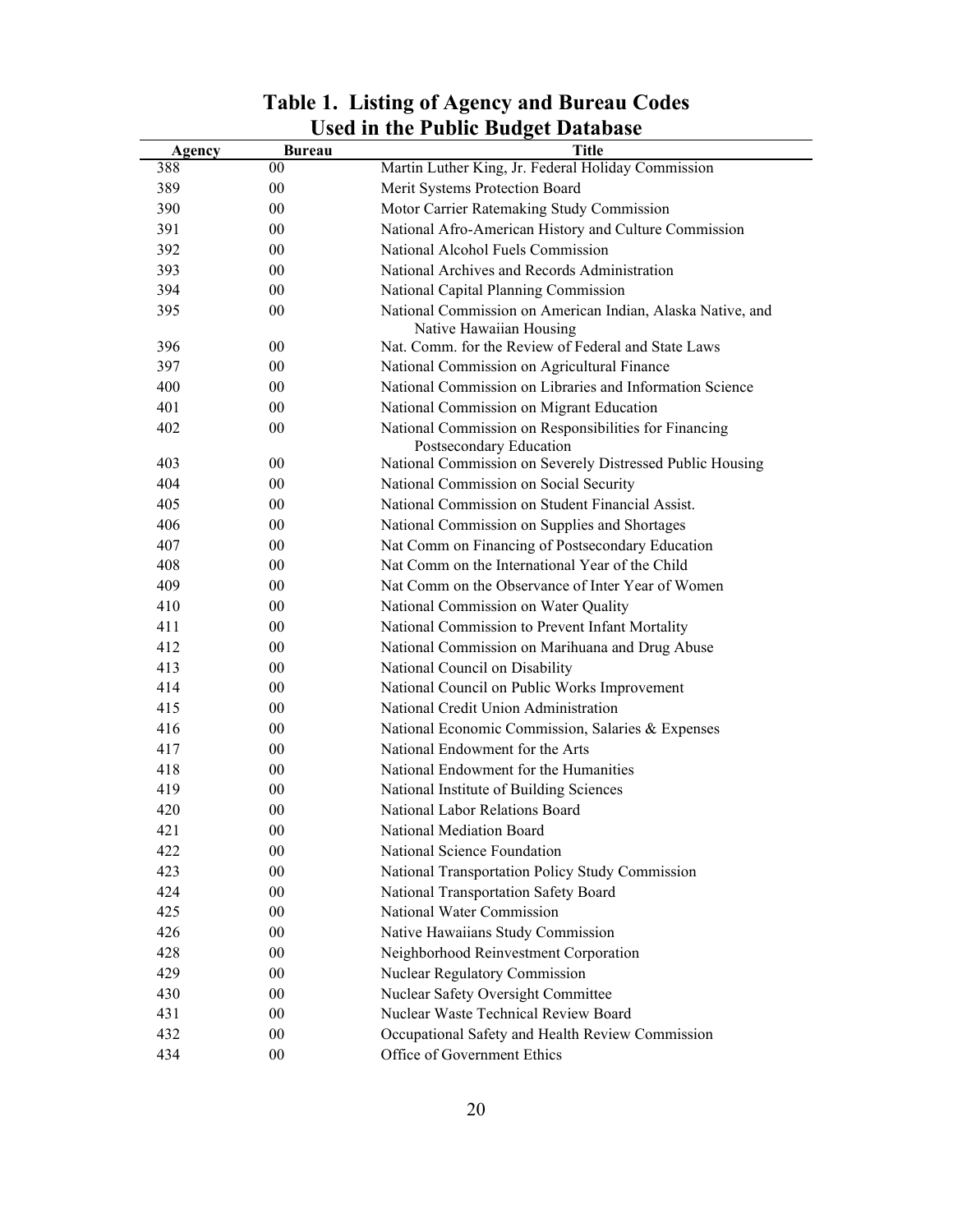| Agency | <b>Bureau</b> | <b>Title</b>                                                                        |
|--------|---------------|-------------------------------------------------------------------------------------|
| 435    | 00            | Office of Navajo and Hopi Indian Relocation                                         |
| 436    | $00\,$        | Office of Special Counsel                                                           |
| 437    | $00\,$        | Office of the Nuclear Waste Negotiator                                              |
| 438    | $00\,$        | Panama Canal Commission                                                             |
| 440    | $00\,$        | Postal Service                                                                      |
| 441    | 00            | Pres. Comm. for Study of Ethical Problems in Medicine                               |
| 442    | 00            | President's Commission on Catastrophic Nuclear Accidents                            |
| 443    | 00            | President's Commission on Pension Policy                                            |
| 444    | 00            | President's Council on Youth Opportunities                                          |
| 445    | $00\,$        | Privacy Protection Study Commission                                                 |
| 446    | 00            | Railroad Retirement Board                                                           |
| 447    | 00            | Renegotiation Board                                                                 |
| 448    | 00            | <b>Resolution Trust Corporation</b>                                                 |
| 449    | 00            | Securities and Exchange Commission                                                  |
| 450    | 00            | Select Commission on Immigration & Refugee Policy                                   |
| 452    | $00\,$        | Smithsonian Institution                                                             |
| 453    | 00            | <b>State Justice Institute</b>                                                      |
| 454    | 00            | Susquehanna River Basin Commission                                                  |
| 455    | 00            | Tennessee Valley Authority                                                          |
| 456    | 00            | United States Holocaust Memorial Museum                                             |
| 458    | $00\,$        | United States Institute of Peace                                                    |
| 459    | 00            | United States Metric Board                                                          |
| 460    | $00\,$        | United States Railway Association                                                   |
| 462    | 00            | United States Synthetic Fuels Corporation                                           |
| 463    | 00            | Washington Metropolitan Area Transit Authority                                      |
| 464    | 00            | <b>Water Resources Council</b>                                                      |
| 465    | 00            | Christopher Columbus Fellowship Foundation                                          |
| 466    | 00            | <b>Community Investment Program</b>                                                 |
| 467    | 00            | Intelligence Community Management Account                                           |
| 468    | 00            | Affordable Housing and Bank Enterprise (FDIC)                                       |
| 469    | 00            | Joint Federal-State Commission on Policies and Programs<br>Affecting Alaska Natives |
| 470    | 00            | National Advisory Council on the Public Service                                     |
| 472    | $00\,$        | <b>Surface Transportation Board</b>                                                 |
| 473    | $00\,$        | Federal Permitting Improvement Council                                              |
| 474    | $00\,$        | Institute of Museum and Library Services                                            |
| 475    | $00\,$        | Thomas Jefferson Commemoration Commission                                           |
| 476    | $00\,$        | United Mine Workers of America Benefit Funds                                        |
| 477    | $00\,$        | Emergency Loan Guarantee Board                                                      |
| 478    | $00\,$        | National Council on Indian Opportunities                                            |
| 479    | 00            | Military Compensation and Retirement Modernization<br>Commission                    |
| 482    | $00\,$        | National Commission on Cost of Higher Education                                     |
| 483    | $00\,$        | National Commission on Financial Institutions Reform, Recovery,<br>and Enforcement  |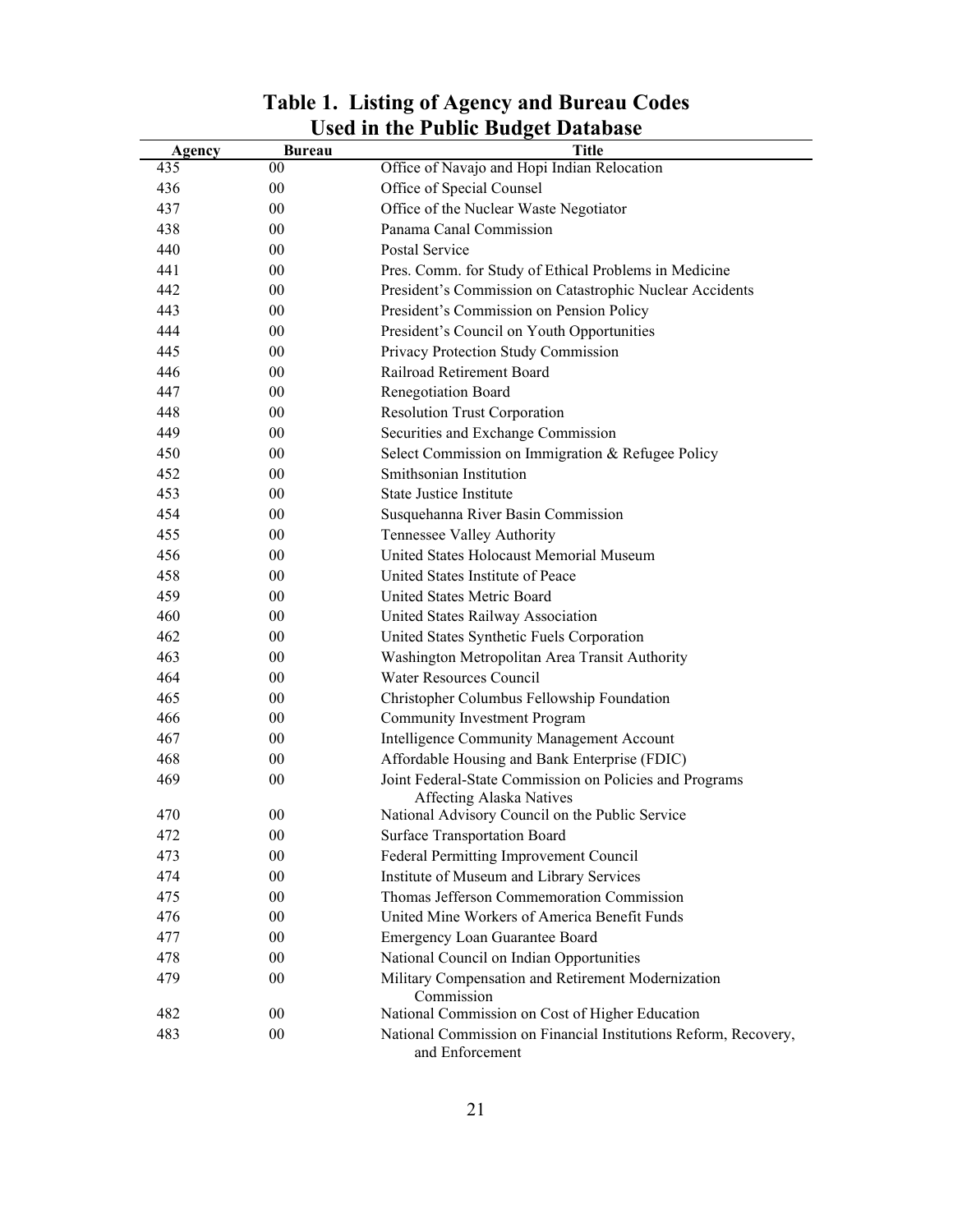|        |                  | USEU III LIIE I UDIIU DUUPEL DALADASE                                          |
|--------|------------------|--------------------------------------------------------------------------------|
| Agency | Bureau<br>$00\,$ | Title                                                                          |
| 484    |                  | National Commission on Independent Higher Education                            |
| 485    | 00               | Corporation for National and Community Service                                 |
| 486    | $00\,$           | United States Enrichment Corporation Fund                                      |
| 487    | 00               | Morris K. Udall and Stewart L. Udall Foundation                                |
| 491    | $00\,$           | JFK Assassination Records Review Board                                         |
| 492    | $00\,$           | National Education Goals Panel                                                 |
| 493    | 00               | National Education Standards and Improvement Council                           |
| 499    | 00               | <b>Ounce of Prevention Council</b>                                             |
| 500    | $00\,$           | National Bankruptcy Review Commission                                          |
| 505    | 00               | Other Commissions and Boards                                                   |
| 506    | 00               | <b>River Basin Commissions</b>                                                 |
| 510    | 00               | Chemical Safety and Hazard Investigation Board                                 |
| 511    | 00               | Court Services and Offender Supervision Agency for the District<br>of Columbia |
| 512    | 00               | Presidio Trust                                                                 |
| 513    | 00               | Denali Commission                                                              |
| 514    | $00\,$           | U.S. Agency for Global Media                                                   |
| 515    | 00               | Commission on Ocean Policy                                                     |
| 516    | $00\,$           | Oklahoma City National Memorial Trust                                          |
| 517    | 00               | Delta Regional Authority                                                       |
| 518    | 00               | National Veterans Business Development Corporation                             |
| 519    | 00               | Vietnam Education Foundation                                                   |
| 521    | $00\,$           | United States-Canada Alaska Rail Commission                                    |
| 525    | 00               | <b>Election Assistance Commission</b>                                          |
| 526    | 00               | Public Company Accounting Oversight Board                                      |
| 527    | 00               | <b>Standard Setting Body</b>                                                   |
| 528    | 00               | Telecommunications Development Fund                                            |
| 530    | 00               | Affordable Housing Program                                                     |
| 531    | 00               | Electric Reliability Organization                                              |
| 534    | $00\,$           | Office of the Federal Coordinator for Alaska Natural Gas                       |
|        |                  | <b>Transportation Projects</b>                                                 |
| 535    | 00               | Privacy and Civil Liberties Oversight Board                                    |
| 537    | 00               | Federal Housing Finance Agency                                                 |
| 539    | $00\,$           | Recovery Act Accountability and Transparency Board                             |
| 542    | 00               | Council of the Inspectors General on Integrity and Efficiency                  |
| 543    | 00               | National Association of Registered Agents and Brokers                          |
| 544    | $00\,$           | National Oilheat Research Alliance                                             |
| 545    | 00               | Alyce Spotted Bear and Walter Soboleff Com. on Native Children                 |
| 569    | 00               | Southwest Border Regional Commission                                           |
| 573    | 00               | Northern Border Regional Commission                                            |
| 574    | 00               | Southeast Crescent Regional Commission                                         |
| 575    | 00               | National Railroad Passenger Corporation Office of Inspector                    |
|        |                  | General                                                                        |
| 576    | 00               | Securities Investor Protection Corporation                                     |
| 578    | $00\,$           | Independent Payment Advisory Board                                             |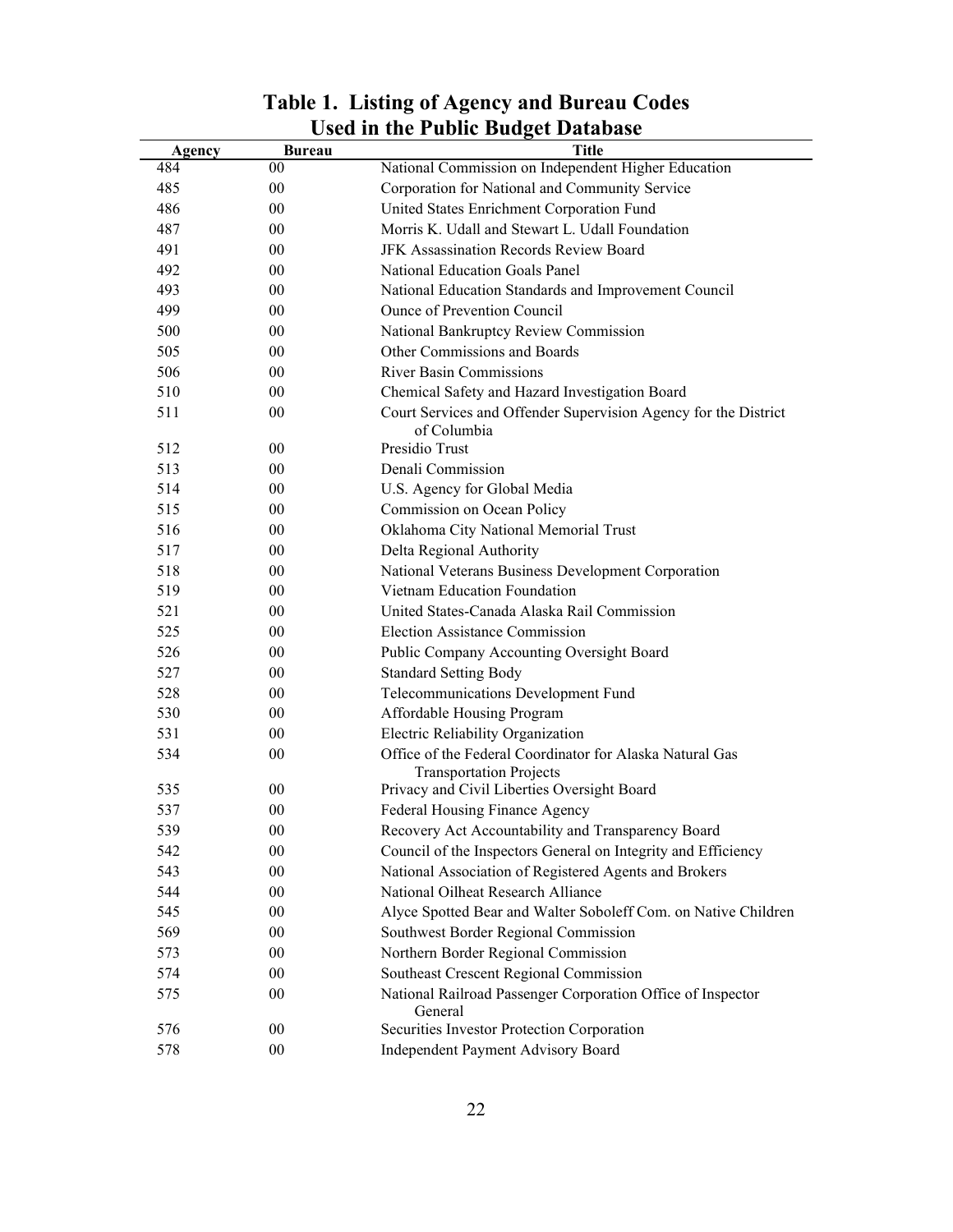|        |                 | USUA III UIU 1 ADIIU DAAGU DATADASU<br><b>Title</b>         |
|--------|-----------------|-------------------------------------------------------------|
| Agency | Bureau          |                                                             |
| 579    | 00              | Patient-Centered Outcomes Research Trust Fund               |
| 580    | 00              | Corporation for Travel Promotion                            |
| 581    | 00              | Bureau of Consumer Financial Protection                     |
| 584    | 00              | Indian Law and Order Commission                             |
| 586    | 00 <sup>°</sup> | <b>Gulf Coast Ecosystem Restoration Council</b>             |
| 587    | 00              | Public Defender Service for the District of Columbia        |
| 900    |                 | <b>Allowances</b>                                           |
| 900    | 05              | Allowances                                                  |
| 901    |                 | <b>Governmental Receipts</b>                                |
| 901    | 15              | <b>Other Retirement Contributions</b>                       |
| 902    | 00              | <b>Undistributed Offsetting Receipts</b>                    |
| 930    | 00              | <b>Miscellaneous Receipts Below the Reporting Threshold</b> |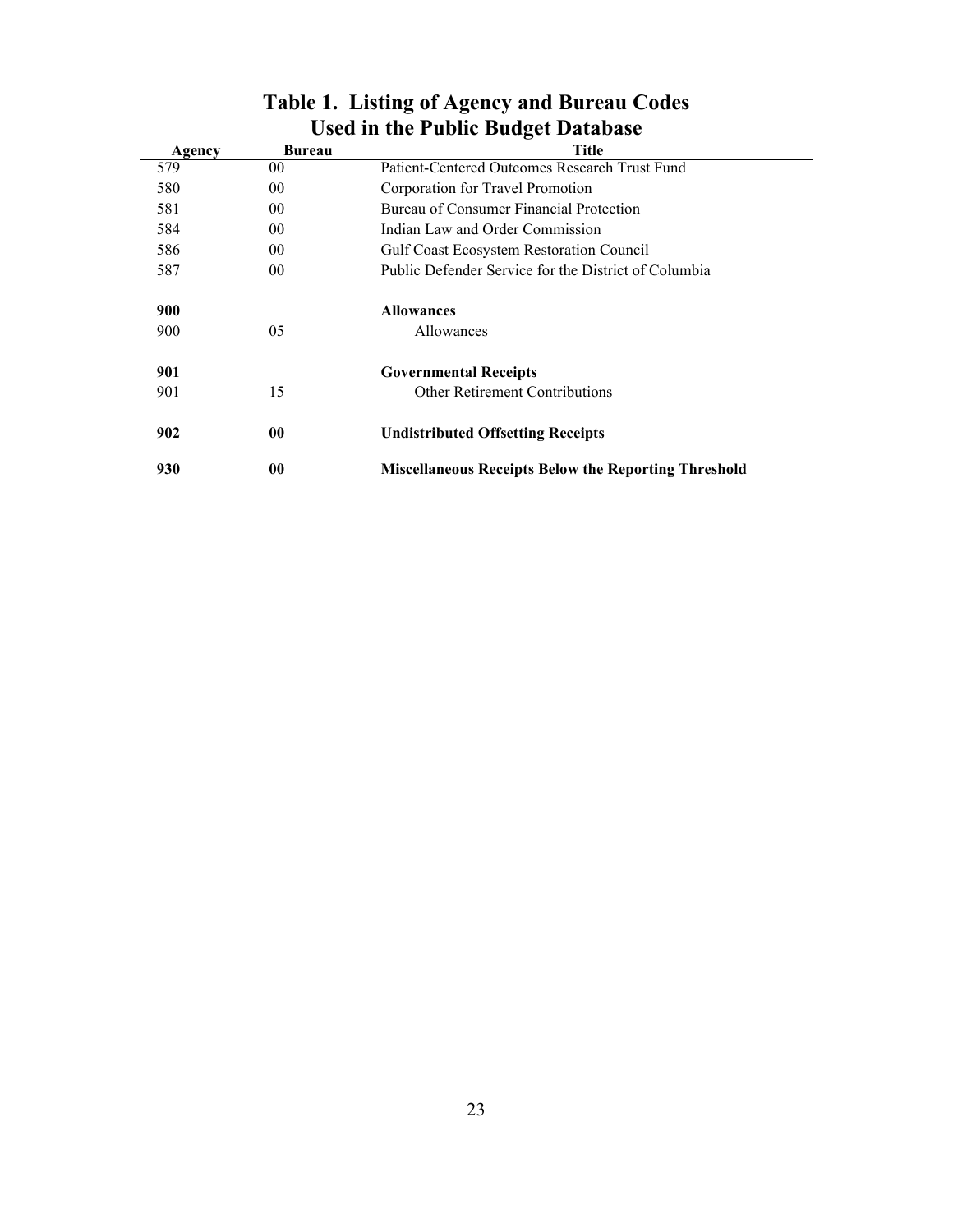<span id="page-25-0"></span>

|     | <b>Function and</b><br>Subfunction<br>Code | <b>Function and Subfunction Title</b>                 |  |
|-----|--------------------------------------------|-------------------------------------------------------|--|
| 050 |                                            | <b>National Defense</b>                               |  |
| 051 |                                            | Department of Defense-Military                        |  |
| 053 |                                            | Atomic energy defense activities                      |  |
| 054 |                                            | Defense-related activities                            |  |
|     |                                            |                                                       |  |
| 150 |                                            | <b>International Affairs</b>                          |  |
| 151 |                                            | International development and humanitarian assistance |  |
| 152 |                                            | International security assistance                     |  |
| 153 |                                            | Conduct of foreign affairs                            |  |
| 154 |                                            | Foreign information and exchange activities           |  |
| 155 |                                            | International financial programs                      |  |
| 250 |                                            | <b>General Science, Space, and Technology</b>         |  |
| 251 |                                            | General science and basic research                    |  |
| 252 |                                            | Space flight, research, and supporting activities     |  |
| 270 |                                            | <b>Energy</b>                                         |  |
| 271 |                                            | Energy supply                                         |  |
| 272 |                                            | Energy conservation                                   |  |
| 274 |                                            | Emergency energy preparedness                         |  |
| 276 |                                            | Energy information, policy, and regulation            |  |
| 300 |                                            | <b>Natural Resources and Environment</b>              |  |
| 301 |                                            | Water resources                                       |  |
| 302 |                                            | Conservation and land management                      |  |
| 303 |                                            | Recreational resources                                |  |
| 304 |                                            | Pollution control and abatement                       |  |
| 306 |                                            | Other natural resources                               |  |
| 350 |                                            | <b>Agriculture</b>                                    |  |
| 351 |                                            | Farm income stabilization                             |  |
| 352 |                                            | Agricultural research and services                    |  |
| 370 |                                            | <b>Commerce and Housing Credit</b>                    |  |
| 371 |                                            | Mortgage credit                                       |  |
| 372 |                                            | Postal service                                        |  |
| 373 |                                            | Deposit insurance                                     |  |
| 376 |                                            | Other advancement of commerce                         |  |
| 400 |                                            | Transportation                                        |  |
| 401 |                                            | Ground transportation                                 |  |
| 402 |                                            | Air transportation                                    |  |
| 403 |                                            | Water transportation                                  |  |
| 407 |                                            | Other transportation                                  |  |

#### **Table 2. Listing of Functions and Subfunctions**

L,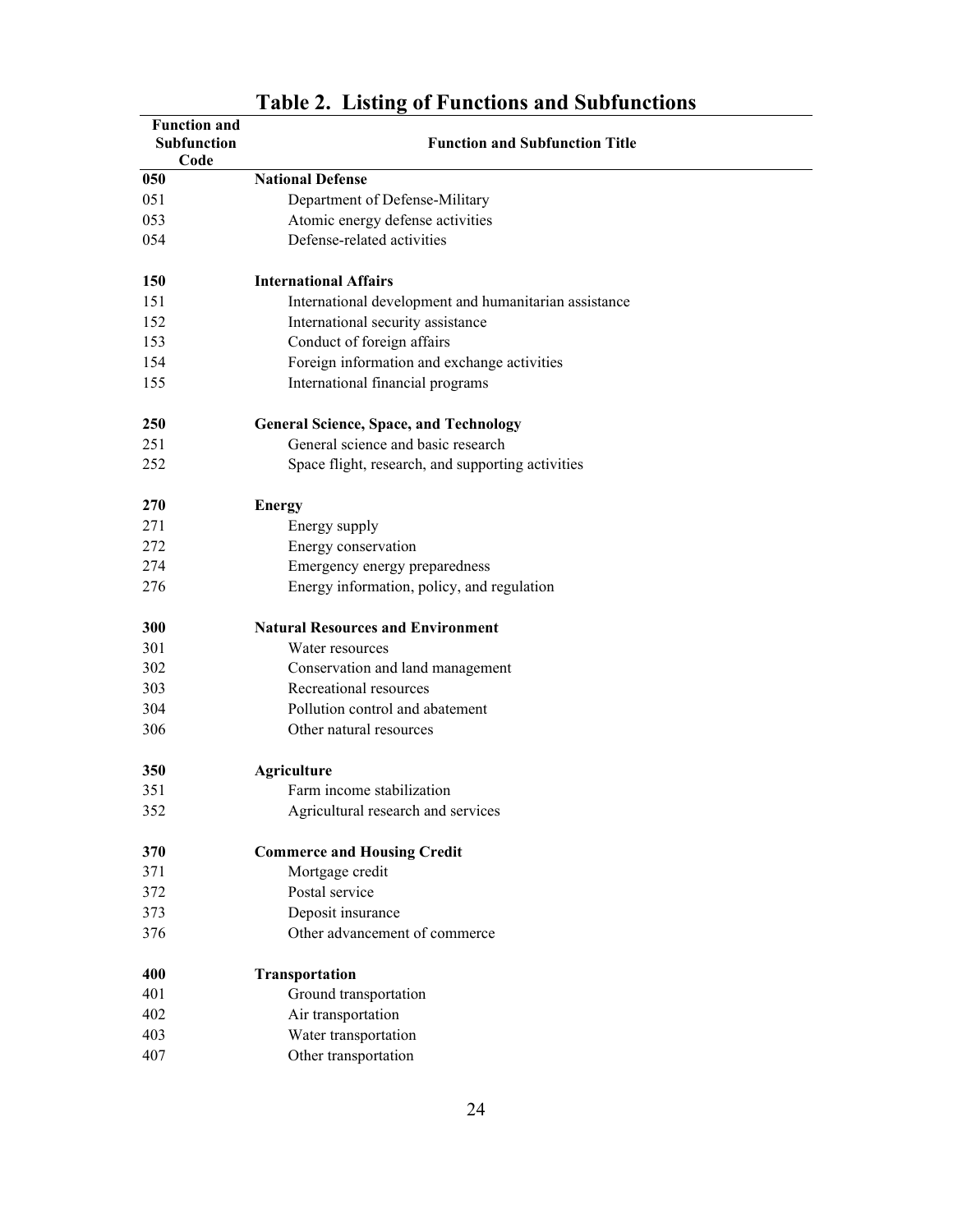| <b>Function and</b><br>Subfunction<br>Code | $1000 - 2000 = 1$<br>of I unchons and subfunctions<br><b>Function and Subfunction Title</b> |
|--------------------------------------------|---------------------------------------------------------------------------------------------|
| 450                                        | <b>Community and Regional Development</b>                                                   |
| 451                                        | Community development                                                                       |
| 452                                        | Area and regional development                                                               |
| 453                                        | Disaster relief and insurance                                                               |
| 500                                        | <b>Education, Training, Employment, and Social Services</b>                                 |
| 501                                        | Elementary, secondary, and vocational education                                             |
| 502                                        | Higher education                                                                            |
| 503                                        | Research and general education aids                                                         |
| 504                                        | Training and employment                                                                     |
| 505                                        | Other labor services                                                                        |
| 506                                        | Social services                                                                             |
| 550                                        | Health                                                                                      |
| 551                                        | Health care services                                                                        |
| 552                                        | Health research and training                                                                |
| 554                                        | Consumer and occupational health and safety                                                 |
| 570                                        | Medicare                                                                                    |
| 571                                        | Medicare                                                                                    |
| 600                                        | <b>Income Security</b>                                                                      |
| 601                                        | General retirement and disability insurance (excluding social security)                     |
| 602                                        | Federal employee retirement and disability                                                  |
| 603                                        | Unemployment compensation                                                                   |
| 604                                        | Housing assistance                                                                          |
| 605                                        | Food and nutrition assistance                                                               |
| 609                                        | Other income security                                                                       |
| 650                                        | <b>Social Security</b>                                                                      |
| 651                                        | Social security                                                                             |
| 700                                        | <b>Veterans Benefits and Services</b>                                                       |
| 701                                        | Income security for veterans                                                                |
| 702                                        | Veterans education, training, and rehabilitation                                            |
| 703                                        | Hospital and medical care for veterans                                                      |
| 704                                        | Veterans housing                                                                            |
| 705                                        | Other veterans benefits and services                                                        |
| 750                                        | <b>Administration of Justice</b>                                                            |
| 751                                        | Federal law enforcement activities                                                          |
| 752                                        | Federal litigative and judicial activities                                                  |
| 753                                        | Federal correctional activities                                                             |

# **Table 2. Listing of Functions and Subfunctions**

 $\overline{\phantom{a}}$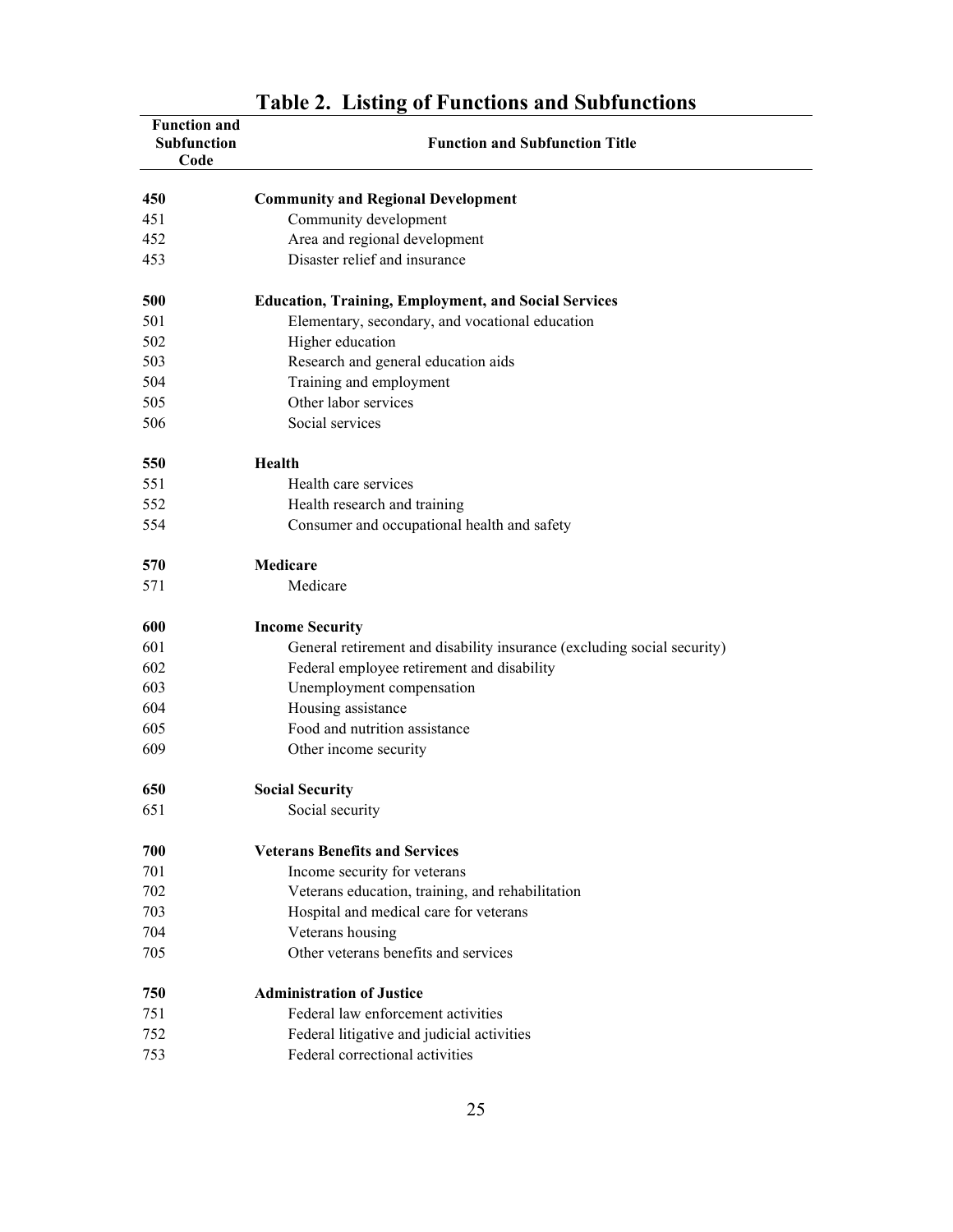| <b>Function and</b><br><b>Subfunction</b> | <b>Function and Subfunction Title</b>              |
|-------------------------------------------|----------------------------------------------------|
| Code                                      |                                                    |
| 750                                       | <b>Administration of Justice - continued</b>       |
| 754                                       | Criminal justice assistance                        |
| 800                                       | <b>General Government</b>                          |
| 801                                       | Legislative functions                              |
| 802                                       | Executive direction and management                 |
| 803                                       | Central fiscal operations                          |
| 804                                       | General property and records management            |
| 805                                       | Central personnel management                       |
| 806                                       | General purpose fiscal assistance                  |
| 808                                       | Other general government                           |
| 809                                       | Deductions for offsetting receipts                 |
| 900                                       | <b>Net Interest</b>                                |
| 901                                       | Interest on Treasury debt securities (gross)       |
| 902                                       | Interest received by on-budget trust funds         |
| 903                                       | Interest received by off-budget trust funds        |
| 908                                       | Other interest                                     |
| 909                                       | Other investment income                            |
| 920                                       | <b>Allowances</b>                                  |
| 924                                       | Allowance for Discretionary Programs (Non-Defense) |
| 926                                       | Spectrum relocation                                |
| 950                                       | <b>Undistributed Offsetting Receipts</b>           |
| 951                                       | Employer share, employee retirement (on-budget)    |
| 952                                       | Employer share, employee retirement (off-budget)   |
| 953                                       | Rents and royalties on the Outer Continental Shelf |
| 954                                       | Sale of major assets                               |
| 959                                       | Other undistributed offsetting receipts            |

#### **Table 2. Listing of Functions and Subfunctions**